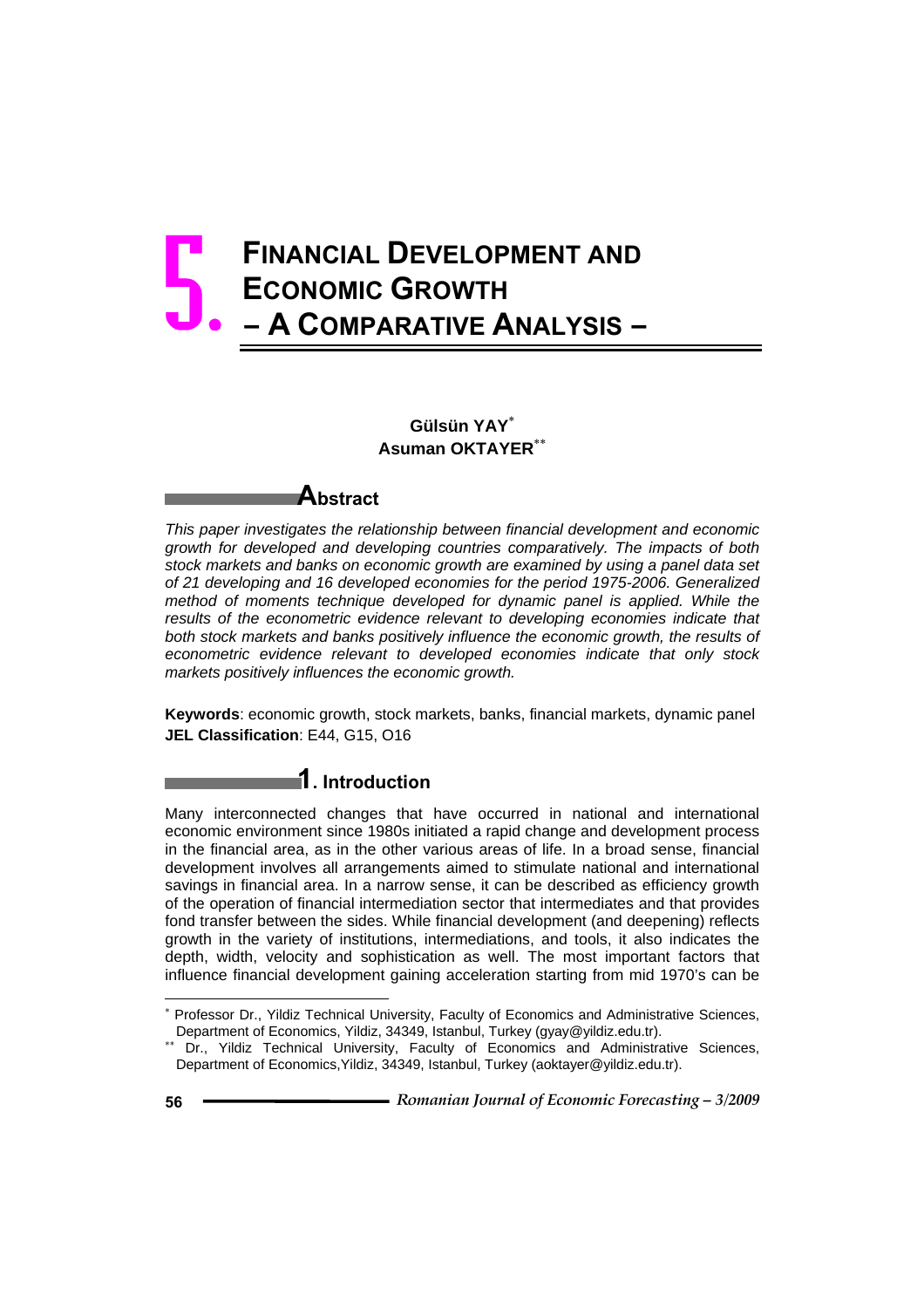listed as follows: i- the risks that are introduced by the fluctuations of inflation, exchange rate and interest rate, ii- the change in economic environment by economic liberalization and globalization of capital, iii- the rapid changes in technology, and finally, iv- the financial innovation, which is triggered by the compound of all stated factors above. In order to avoid risks and to avoid restrictive legal arrangements (i.e. taxes and regulations), to reduce costs, to induce profitability and to create new resources by benefiting from technological advances, financial actors made financial innovations and compete severely with each other. Financial innovations that arise in the form of a new product or a new process have the functions of completing incomplete markets, reducing costs, and lessening asymmetric information. As long as profitability, demand of customer, and credibility continue, financial innovations occur.

The aim of this study is to detect the relationship between the financial development and economic growth in developing/emerging and developed countries comparatively. After surveying the theoretical foundations of the finance-growth relationship briefly in the second part of the study, we glance at empirical literature in the third part. In the fourth part, we specify the empirical technique that we use in order to investigate the finance-growth relationship. Having been explained our data in the fifth part, we finally present the empirical results in the last part of the study.

# **2. Financial Development/Depth and Economic Growth Relationship**

The first issue is through which channels the financial development/deepening phenomenon that is triggered by the financial liberalization, globalization, financial innovations, and technology for the last 20 years affects economic growth and development? Second issue is how do endogenous growth models explain financial development and economic growth relationship?

Every kind of factor that leads to financial development affects the real sector. The issue of what these affecting channels (transmission channels) are carries weight in exploring the finance-growth relationship. Estrella (2001) assesses these transmission mechanisms in terms of deregulation, securitization, derivative instruments, and financial risk management. He indicates that each category of innovation may affect more than one channel of monetary transmission, which are interest rate channel, asset valuation channel/exchange rate channel, and credit channel. Financial deregulation's effects can be observed especially on interest rate and credit channels. Pricing restrictions may provide the monetary authority a greater degree of control over credit flows, which can affect the ability of private sector to adjust to new interest rates. Therefore, financial deregulation can affect interest rate channel through both the cost of capital effect and liquidity effect. Deregulation's effect on the credit channel arises through the bank lending effect. In the event of eliminating the restrictions on the funding of depositary institutions, the capacity of banks to fund themselves by offering competitive rates on deposits can significantly decrease the impact of the bank-lending channel.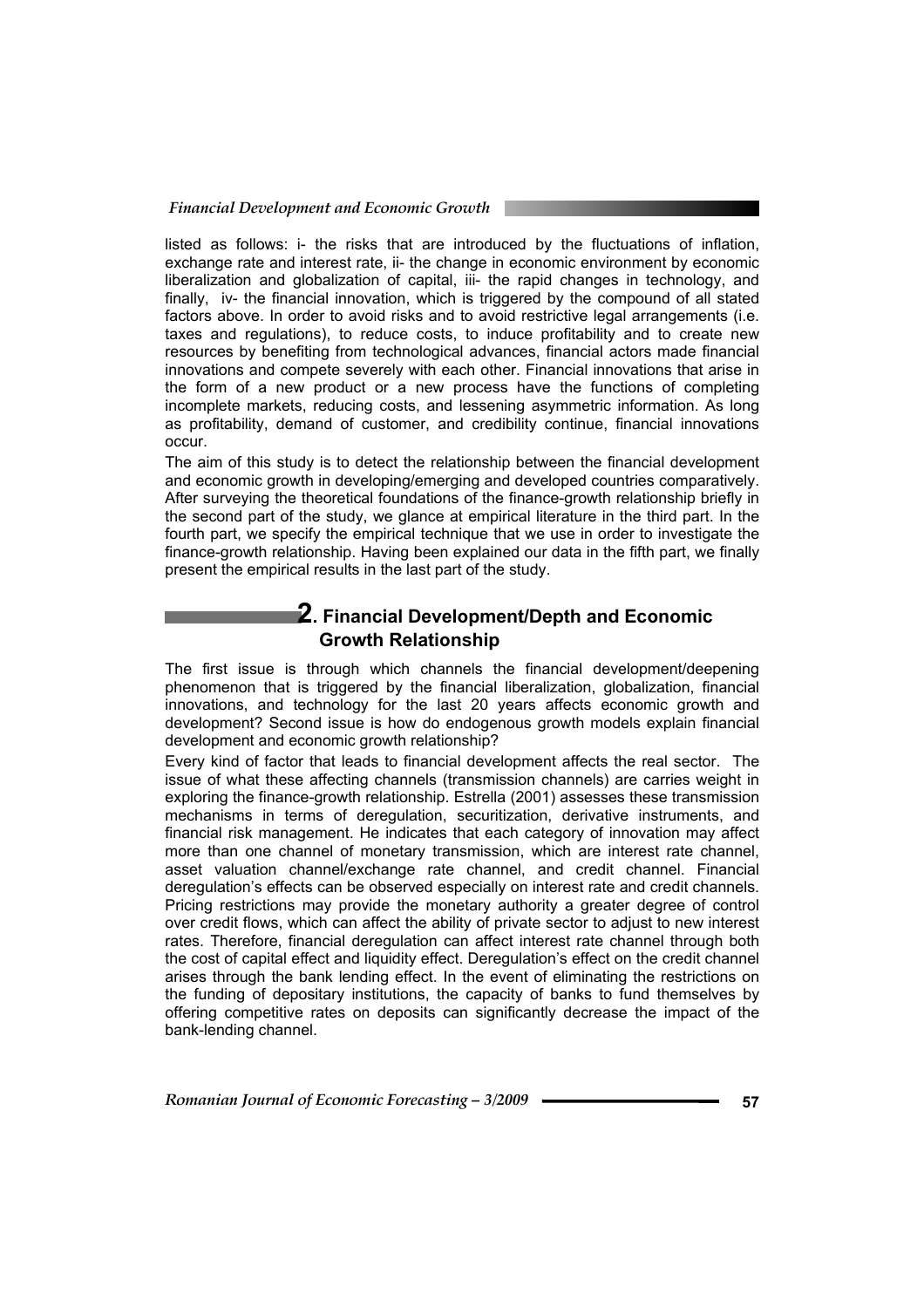The effect of securitization on the monetary transmission mechanism is observed the most in the interest rate and credit channels. The increase in securitization has made available for banks and for other issuers to offer alternative means of funding that were not available before. Therefore, in the event of securitization monetary authority's impact on market liquidity is bound to be dampened by the availability of these alternative sources of funding. Securitization is expected to affect the credit channel considerably as well. Because, the ability to securitize assets makes it harder for the central bank to influence credit flows, which may be funded in various new ways.

Although derivative instruments influence all monetary transmission mechanisms, their most noticeable effect is especially on asset valuation channel. Derivatives may be used to hedge assets of corporate equity, which produce effects on both wealth and capital valuation. Furthermore, the huge foreign exchange derivatives markets can influence the size of the exchange rate effect.

Besides the effects of new financial instruments on financial markets mentioned above, Prasad *et al*. (2003) state that financial globalization and integration may affect growth through direct and indirect channels. Direct channels can be listed as the augmentation of domestic savings, lower cost of capital due to better risk allocation, technology transfer and the development of financial sector. Indirect channels are promotion of specialization, encouraging better policies and enhancement of capital inflows by signaling better policies.

Many studies have investigated the relationship between financial development and economic growth. In the theoretical and empirical literature there have been studies asserting a one-way causality (towards financial development from economic growth or from financial development towards economic growth) or a two-way causality or lack of any causality between these two variables. The theoretical models explaining economic growth with endogenous dynamics produce noteworthy results/outcomes. Most of these theories emphasize well functioning and developed financial markets and institutions accelerate economic growth in the long run for the following reasons. First, in an economy where the banking sector is not developed the savings are hold as unproductive liquid assets. By developing this sector, savings in the economy is transmitted to illiquid but productive assets through the banking system; by rising of new financial instruments or by developing of stock markets since liquidity risk is eliminated, investors undertake long-run investment projects. Second, decreasing costs of information and transaction, bring about more efficient resource allocation (Bencivenga, Smith, 1991; Bencivenga, Smith, Starr, 1995). Third, the existence of financial markets speeds up the application of new technologies, specialization in entrepreneurship in order to benefit from the new technologies and the development of entrepreneurship. Finally, growing competition increase efficiency and growing diversity (new kinds of financial instruments, financial organizations etc.) decrease risk (Greenwood, Smith 1997; Greenwood, Jovanovic, 1990; King, Levine, 1993). The theories pointing out the advantages of financial markets, however, emphasize a possible disadvantage of it. This disadvantage is that because of improving resource allocation and higher returns of savings as a consequence of financial development, the saving rates in economies may decrease. If there are strong externalities relating to investments and savings, financial development may decelerate economic growth.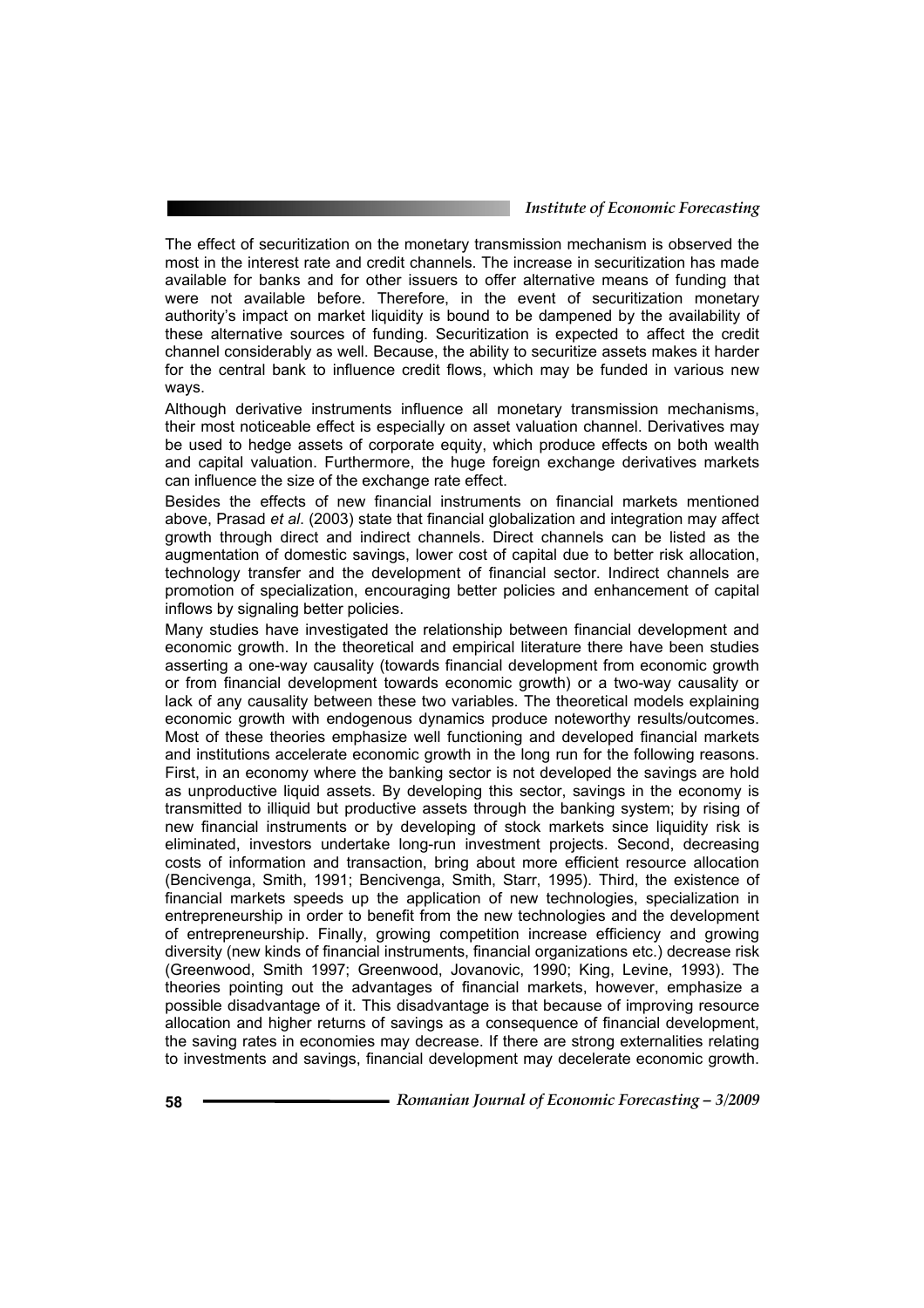The theory produces contrastive estimations about whether the banks and stock markets are complementary or substitute and which effects economic growth more.

### **3. Empirical Literature in Brief**

Many of the empirical studies in growth literature investigate whether the GDP per capita converges to steady state and, if it converges, the speed of the convergence. Barro and Sala-i Martin (1995) show that the average GDP per capita growth depends on the initial GDP per capita. From hence, the following finance-growth model is followed in this study:

$$
\Delta Y = \alpha Y_0 + \eta H + \lambda F + \beta X + U
$$

where  $\Delta Y$  is real GDP per capita growth,  $Y_0$  is initial per capita outcome level, *H* is

human capital variable, *F* is financial variables, *X* is political variables and finally *U* is the error term.

There are many studies investigating the relationship between financial development/deepening and economic growth. In the overwhelming majority of these studies, however, the relationship between banking sector, which is many countries' the most important part of financial markets, and growth is examined. These studies generally do not simultaneously examine the stock market development.

In their study, Levine and Zervos (1998) investigate the relationship between stock markets and banking sector development and economic growth empirically. With the dataset of 47 countries over the period of 1976-1993, they apply ordinary least squares (OLS) method. In order to measure the development of the banking sector Levine and Zervos (1998) use bank credit to the private sector as a share of GDP and to measure the stock market development they use the market capitalization as a share of GDP, value of trade as a share of GDP and turnover ratio with initial values. Levine and Zervos's (1998) findings show that the initial values of the variables related to the stock markets and banking sector are strong predictors of economic growth over the next 18 years. However, the weakness of this study is that while theory asserts a relationship between contemporaneous level of financial development and economic growth, Levine and Zervos (1998) use initial measures.

The study in which Rousseau and Wachtel (2000) investigate the effects of stock markets and banking sector development on economic growth is an important contribution to the literature for containing panel techniques. In their empirical study in which the difference panel estimator developed by Arellano and Bond (1991) is used, Rousseau and Wachtel (2000) use the dataset of 47 countries over the period of 1980–1995 with the explanatory variables market capitalization/GDP, the value of trades/GDP, per capita trade value, per capita market capitalization, real per capita M3; and with the independent variable real per capita GDP. Their study shows that both banking and stock market sectors support growth markedly.

Using quarterly data Arestis, Demetriades and Luintel (2001) apply time series methods for five developed countries which are Germany, USA, Japan, UK and France. While the explanatory variables like stock market capitalization/GDP, domestic bank credits/GDP, stock market volatility are used for all countries in the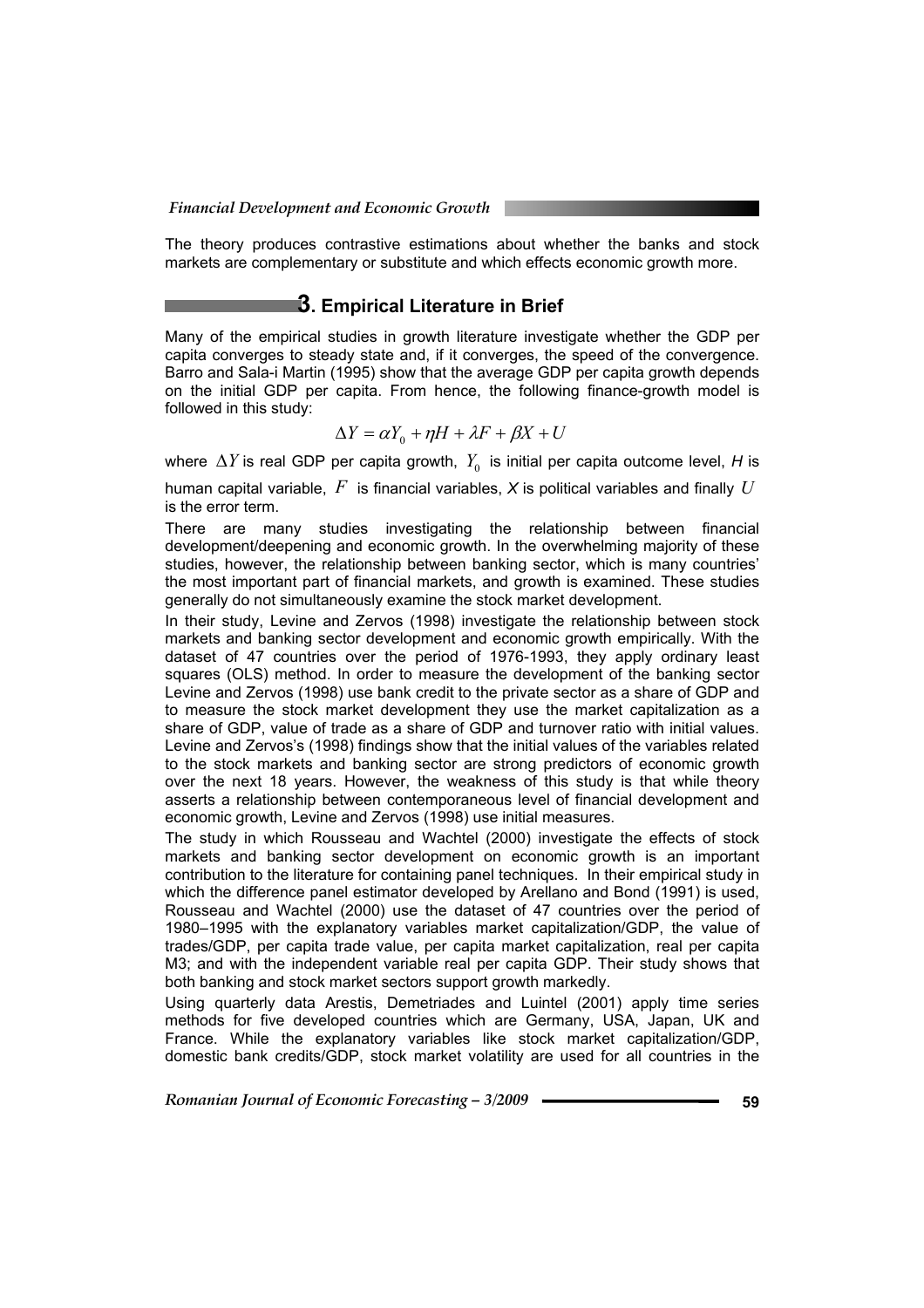model, the other explanatory variables such as value traded/GDP and turnover ratio are used only for USA and UK, which have quite developed stock markets. The authors find that although the banking sector and stock market development make significant contribution to growth in Germany, Japan and France, the effect of banking sector development to growth is greater than the stock markets. They report that finance-growth nexus is weak in USA and UK and this weak causality runs from growth to finance.

### **4. The Methodology**

In this study, we use one of the panel data techniques - difference panel estimator developed by Arellano and Bond (1991). Dynamic panel is an advantageous method of examining the economic relationships that are intrinsically dynamic. We investigate the financial determinants of economic growth, which is our fundamental research subject, with the other determinants of it. One of the most important elements that affects economic growth is its previous value. Therefore, we think the dynamic model is an advantageous method for our research area.

The dynamic panel method can be expressed as:

$$
y_{it} = \delta y_{i,t-1} + x_{it}' \beta + u_{it} \qquad i = 1,...,N, \ t = 1,...,T
$$

 $\delta$  , is a scalar,  $x'_{it}$  1×*K* and  $\beta$  is K×1 dimensional matrix. *y*, is per capita economic growth ratio in t;  $y_{t-1}$  is per capita economic growth ratio in t-1;  $x_t$  explanatory variables and time dummies and  $u_t$ , the error term.

Arellano and Bond (1991) suggest differencing the growth regression equation to remove any bias created by unobserved country specific effects:

$$
y_{it} - y_{i,t-1} = \delta(y_{i,t-1} - y_{i,t-2}) + (v_{it} - v_{i,t-1})
$$
\n(1)

 $(v_{it} - v_{it-1})$ , is MA (1) with unit root. For the first period we observe this relationship, i.e. for t =3 we observe

$$
y_{i3} - y_{i2} = \delta(y_{i2} - y_{i1}) + (v_{i3} - v_{i2})
$$
\n(2)

In this case,  $y_{i1}$  is a valid instrument for  $\Delta y_{i2}$ , since it is highly correlated with  $(y_{i2} - y_{i1})$  and not correlated with  $(v_{i3} - v_{i2})$  as long as the  $v_{i}$  are not serially correlated. But for t=4 we observe,

$$
y_{i4} - y_{i3} = \delta(y_{i3} - y_{i2}) + (v_{i4} - v_{i3})
$$
 (3)

In this case,  $y_{i2}$  and  $y_{i1}$  are valid instruments for  $(y_{i3} - y_{i2})$ , since both  $y_{i2}$  and  $y_{i1}$ are not correlated with  $(v_{i4} - v_{i3})$ . Thus for period *T*, the set of valid instruments  $b$ ecomes  $(y_{i_1}, y_{i_2},..., y_{i_T-2})$ .

Arellano-Bond estimators have one-step and two-step variants. Preliminary one-step consistent estimator is given as follows: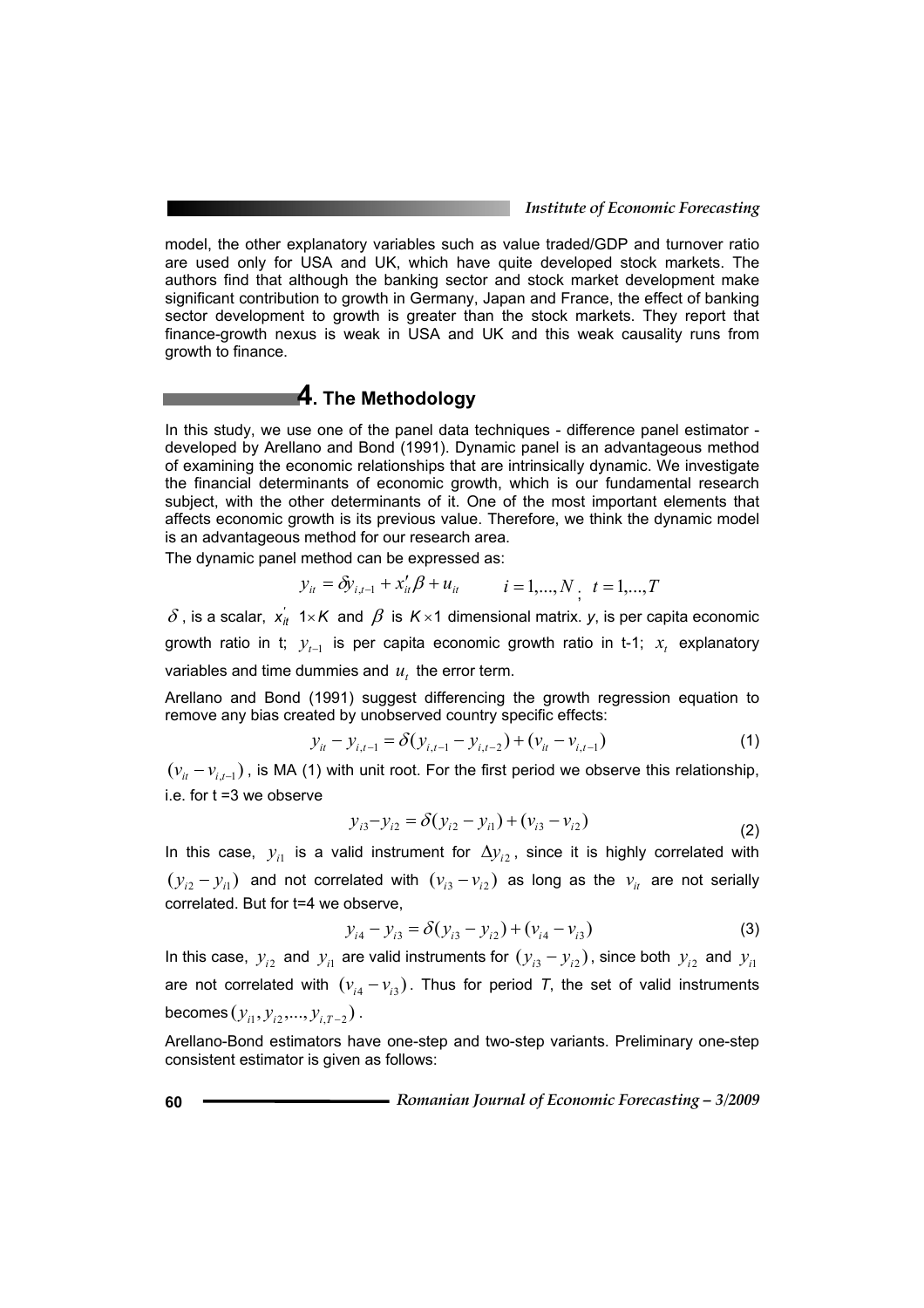$\hat{S}_1 = \left[ (\Delta y_{_{-1}})' W (W'(I_{_N} \otimes G) W)^{-1} W' (\Delta y_{_{-1}}) \right]^{-1} \left[ (\Delta y_{_{-1}})' W (W'(I_{_N} \otimes G) W)^{-1} W' (\Delta y) \right]$ 1 1  $\sum_{i=1}^{N} = [(\Delta y_{-1})' W (W'(I_{N} \otimes G)W)^{-1} W' (\Delta y_{-1})]^{-1} [(\Delta y_{-1})' W (W'(I_{N} \otimes G)W)^{-1} W' (\Delta y_{-1})]^{-1}]$ −  $\hat{\delta}_1 = [(\Delta y_{-1})' W (W'(I_N \otimes G)W)^{-1} W' (\Delta y_{-1})]^{-1} [(\Delta y_{-1})' W (W'(I_N \otimes G)W)^{-1} W' (\Delta y)]$  (4) In addition to one-step GMM estimator, Arellano and Bond (1991) present two-step consistent GMM estimator:

$$
\hat{\delta}_2 = \left[ \left( \Delta y_{-1} \right)' W V_N^{-1} W' (\Delta y_{-1}) \right]^{-1} \left[ \left( \Delta y_{-1} \right)' W V_N^{-1} W' (\Delta y) \right]
$$
\n(5)

where  $\; V_{_N} = \sum W'_I (\Delta v_{_i}) (\Delta v_{_i})' W_i$ *i*  $V_N = \sum W'_i(\Delta v_i)(\Delta v_i)'W$  $=\sum_{i=1} W'_I(\Delta v_i)(\Delta v_i)'$ 'dir. This GMM estimator requires no knowledge

concerning the initial conditions or the distributions of  $v_i$  and  $\mu_i$ . To operationalize this estimator, ∆*v* is replaced by differenced residuals obtained from the preliminary consistent estimator (  $\hat{\delta_{\textrm{l}}}$  ).

The consistency of the GMM estimator depends on the validity of the instruments and on the validity of the assumption that the error terms do not exhibit serial correlation. Arellano and Bond (1991) suggest to test whether these conditions are ensured or not. They use two specification tests. The first one tests the hypothesis that the error term,  $\varepsilon_{i}$ , is not serially correlated. In order to test the validity of the instruments

Sargan test of over-identifying restrictions is used. Sargan test examines the overall validity of the instruments by analyzing the sample analog of the moment conditions used in the estimation procedure. If the null hypotheses of both tests cannot be rejected our model is supported.

Arellano and Bond (1991) point out that the method depending on differencing can introduce problems when it is applied to samples with a small number of crosssectional units. Arellano and Bond (1991) and Blundell and Bond (1998) show that the asymptotic standard errors for the two-step estimators are biased downwards. However, even in the case of homoskedastic error terms the one-step estimator is asymptotically inefficient relative to the two-step estimator. Therefore, the coefficient estimations of the two-step estimator are asymptotically more efficient, but the asymptotic inference from the one-step standard errors might be more dependable. When the number of instruments is equal to or larger than the number of crosssectional units this problem get worse biasing both the standard errors and the Sargan test downwards and might result in biased asymptotic inference.

In order to overcome the aforecited issue we first deal with the first stage results. In this case, the coefficient estimations are less efficient but the asymptotic standard errors are unbiased. Second, we comprise a limited number of control variables (Model 2, Model 3, Model 4, and Model 5). Particularly, for the policy conditioning information set, we only include one extra policy variable, instead of including them all at once. In consequence of keeping the instrument set small, we minimize the overfitting problem and maximize the confidence in the more efficient Arellano-Bond twostep system estimator. However, including all of the variables we use in the empirical analyses part of this study in the model, we try to assess the change in the result.

The bank credit variable we use in all our models has an endogenous structure and thus is serially correlated with the error term due to the reverse causality character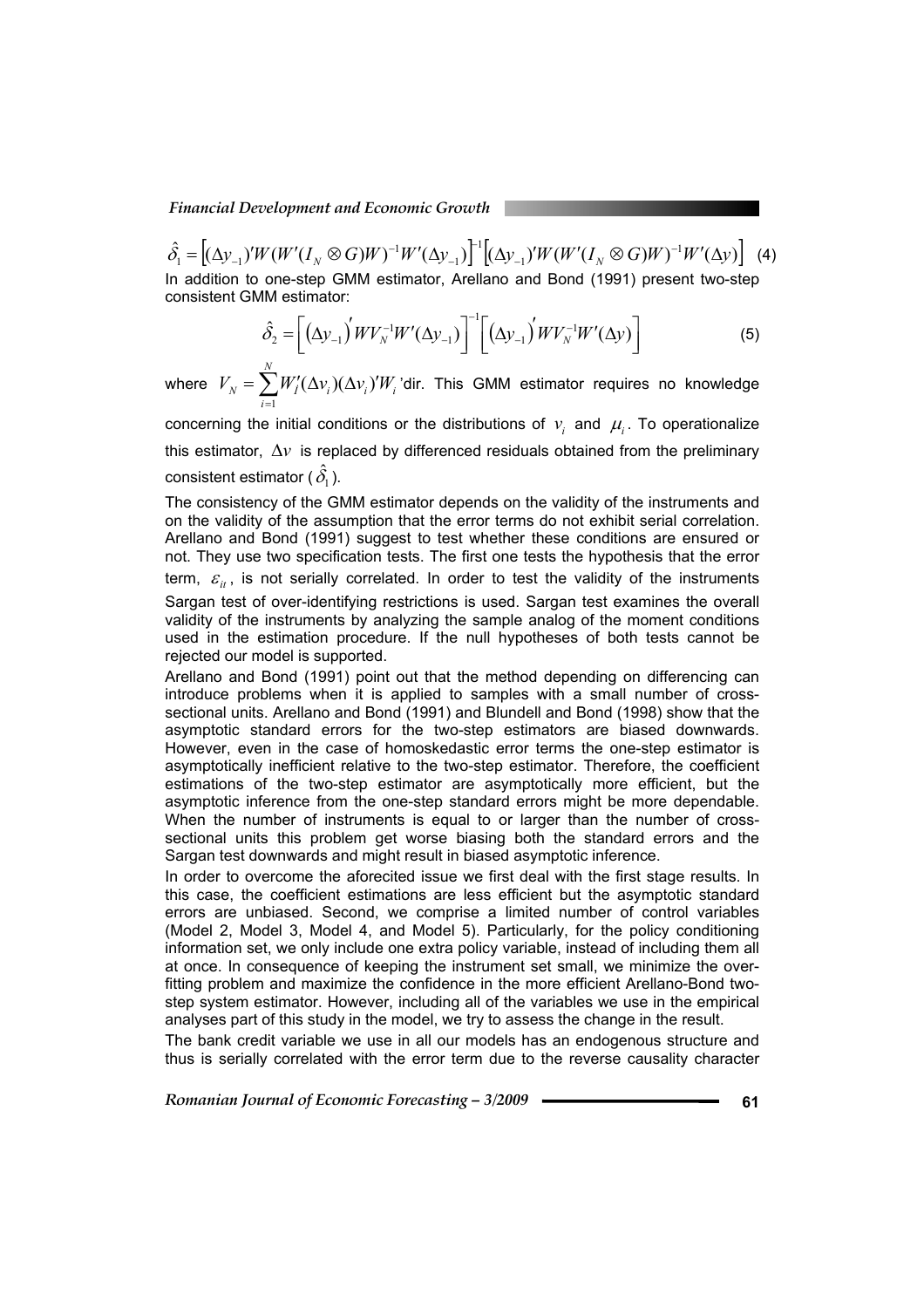that it has. The variables that measures financial development are accepted in literature as potentially endogenous (Greenwood, Jovanovic, 1990; Bencivenga, Smith, 1991; Levine, 1991; Levine, 1992; De Gregorio, 1993; Greenwood, Smith, 1997; Saint-Paul, 1992). The financial development variables we use in this study have endogenous character as well. From hence and following the finance-growth literature, we use the bank credit for developing countries and two the stock market turnover ratio for the developed countries.

# **5. Data**

In this study, we investigate the relationship between financial development and growth in two panels of 21 developing/emerging countries<sup>1</sup> and 16 developed  $countries<sup>2</sup>$ . We averaged the data over five year periods among 1975-2006<sup>3</sup>. One step system estimator and two-step system estimator of the Arellano-Bond dynamic panel  $t$ echnique are used<sup>4</sup>.

Finance-growth literature emphasizes the role of lessening information asymmetries and reducing transaction costs of the banks and stock markets. However, we do not have a measure that shows to what extent banks and stock markets perform the function of improving the information and transaction costs in a broad cross section of countries. Because of having no direct link between the theory and measure, in order to estimate the differences between countries' stock markets and banking sector development, proxy measures of banking size and stock market activity are used (Beck, Levine, 2004).

In the empirical analyses of the study, in order to test the financial development and economic growth, we use the measure of **turnover ratio** to represent the development of stock markets, which indicates the liquidity of the market. Stock market turnover ratio (stock market transaction ratio) indicates the ratio of the value of trades of shares on domestic exchanges to total value of listed shares. In other words, it shows the ratio of trading amount of the stock market to its size. High turnover ratio is generally an indicator of low transaction cost. However, we should note that large stock markets do not necessarily imply high stock market liquidity. A developed but illiquid stock market has a high capitalization ratio but low turnover ratio (Levine, Zervos, 1998).

There are some studies asserting that countries with illiquid stock markets produce discouragement for entrepreneurs to undertake long run investments. Because it is relatively difficult to sell one's stake at an urgent liquidity need in an illiquid stock

 1 Brazil, Chile, Colombia, Egypt Arab Republic, Greece, India, Indonesia, Israel, Jordan, Korea Republic, Malaysia, Mexico, Pakistan, Peru, Philippines, Portugal, South Africa, Thailand,

Turkey, Venezuela, Zimbabwe.<br><sup>2</sup> Australia, Austria, Belgium, Canada, Denmark, Finland, France, Germany, Great Britain, Italy,

Japan, Netherlands, New Zealand, Norway, Sweden, USA.<br><sup>3</sup> Because of averaging the data of our observation period 1975-2006 over five years, we have 6 periods in our study. These 6 periods cover the years 1975-1979, 1980-1984, 1985-1989,

<sup>1990-1994, 1995-1999,</sup> and 2000-2006. 4 Ordinary Least Squares results are given in Appendix in brief.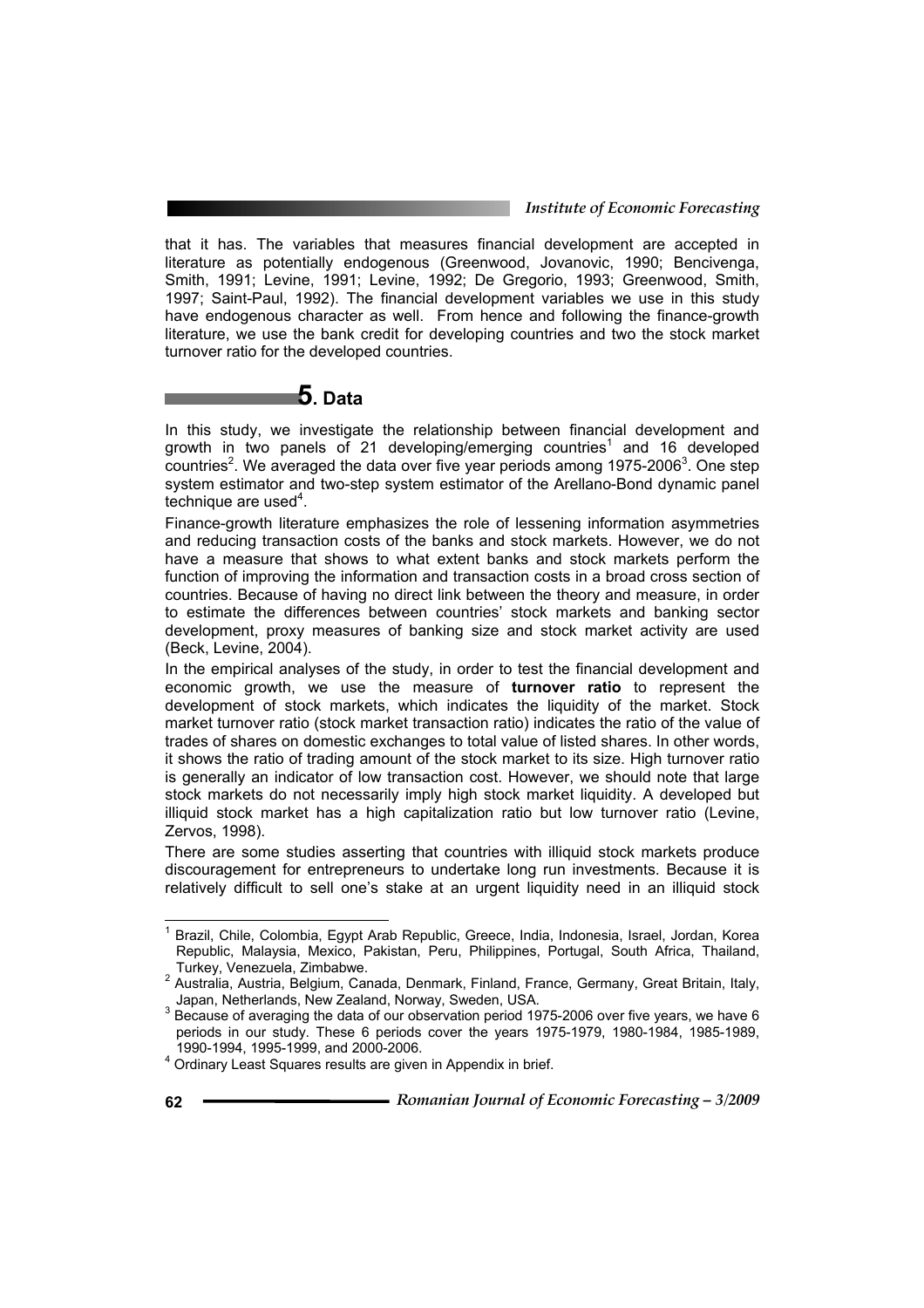market, it is discouraging to attempt long-run investments. On the contrary, because investors have ready exit opportunity from the market in liquid stock markets, the discouraging factors that impede entrepreneurs to undertake long-run investments reduces (Levine, 1991; Bencivenga, Smith, Starr, 1995; Beck, Levine, 2004).

When analyzing the effects of financial markets on economic growth by using econometric techniques, we experimented some variables relevant to stock markets other than turnover ratio, which are value traded and stock market capitalization. However, Beck and Levine (2004) stresses on some drawbacks of these variables. First, stock market value traded which equals the value of the trades of domestic shares on domestic exchanges divided by GDP, does not measure the liquidity of the market; instead, it measures the ratio of trading to the size of the economy. Second, because markets are forward looking, in the case of a positive expectation that occurs in the economy, share prices rise. Stock market value traded equals the product of stock quantity and stock price. Thus without an increase in the number of transactions, value of traded may increase by the rise in stock prices. On the other hand, both numerator and denominator of the stock market turnover ratio include price, therefore it does not contain price effect and does not have the aforementioned weakness (Rousseau, Wachtel, 2000; Beck, Levine, 2004).

Stock market capitalization is the ratio of value of listed shares to GDP. The study of Levine and Zervos (1998) shows that the aforementioned variable is not a good predictor of growth. The weakness of this indicator is that the listed shares are not the only factor that specifies resource allocation and growth in an economy. Therefore, aforecited variable is not a very qualified one that measures the relationship between stock market development and economic growth. Furthermore, the drawback cited above for value traded is valid for stock market capitalization as well (Rousseau, Wachtel, 2000; Beck, Levine, 2004).

In the developing countries, specifically the banking sector constitutes a very important part of the financial markets. Following Levine and Zervos (1998), Rousseau and Wachtel (2000), Beck and Levine (2001), Beck and Levine (2004), the measure of banking sector development that we use in our study is **bank credit**, which equals the ratio of bank claims on the private sector by deposit money banks to GDP.

In the financial development-economic growth literature, most of the studies investigating this relationship use the ratio of M3 to GDP as the proxy measure of financial development (King, Levine, 1993; Coe *et al*., 1995; Rousseau, Wachtel, 2001; Rousseau, Wachtel, 2005; Ang, McKibbin, 2007). As an indicator of financial development however, it is more reliable to use bank credit instead of M3/GDP. Since excluding development bank credits and credits to government and public enterprises, bank credit includes credit only to private sector (Beck, Levine, 2001).

In order to assess the independent relationship between "the stock markets and growth" and "the banking sector and growth"; we add the other potential determinants of growth we use in our regression to the models one by one. We include **initial real GDP per capita** and **average years of schooling** variables in all our models to control for the effect of convergence of the economies and for the human capital, respectively. Other variables we add to the models one by one are **black market**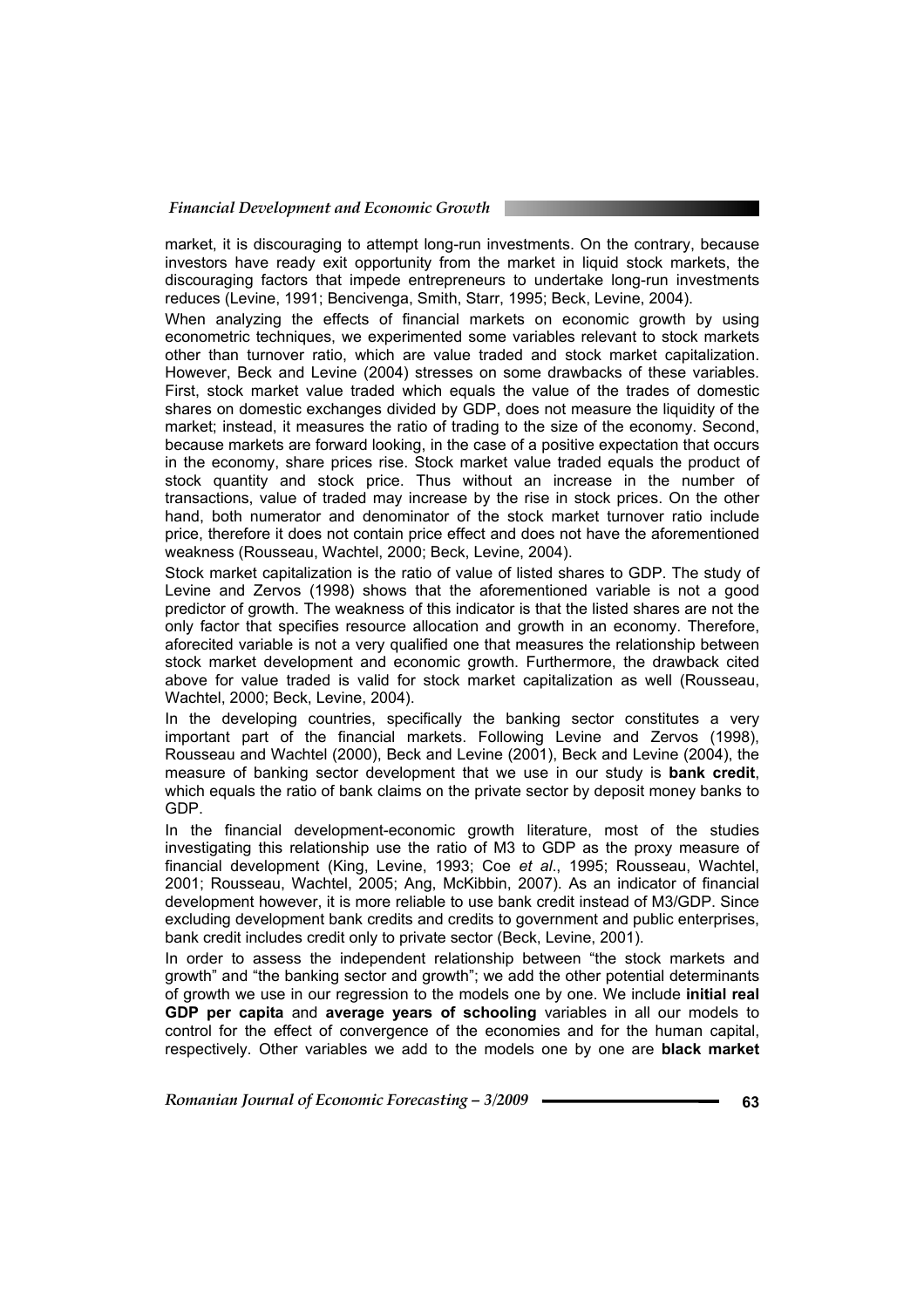#### **exchange premium<sup>5</sup> , trade openness<sup>6</sup> , inflation rate,** and **government expenditures**7**,** which we call political variables.

In Table 1 and Table 2 descriptive statistics and correlations are presented for the developing countries. There is a wide difference between the maximum and minimum values of stock markets and banking sectors of 21 emerging economies that we include in our observation period. For instance, in 1985-1989 the bank credit was 0.05 in Peru, meaning that the ratio of credit to private sector by deposit money banks was 5% of GDP, whereas in 2000-2006 it was 135% of GDP in Portugal. On the other hand, turnover ratio was 0.0037 in Portugal in 1975-1979; however, it was 3.5859 in Pakistan in 2000-2006. As can be followed from Table 2, the correlation of economic growth with turnover ratio is higher than the correlation with bank credit. Turnover is not notably correlated with bank development.

#### **Table 1**

|                       | Growth       | Turnover ratio | <b>Bank credit</b> |
|-----------------------|--------------|----------------|--------------------|
| Mean                  | 0.0215473    | 0.4190959      | 0.3591212          |
| Standard deviation    | 0.0259414    | 0.5237016      | 0.2416169          |
| Minimum               | $-0.0647756$ | 0.0036627      | 0.05               |
| Maximum               | 0.1104       | 3.585924       | 1.344878           |
| Number of observation | 126          | 117            | 122                |

#### **Summary Statistics: 1975-2006 (Developing countries)**

#### **Table 2**

#### **Correlations (Developing countries)**

|                    | Growth | Turnover ratio | <b>Bank credit</b> |
|--------------------|--------|----------------|--------------------|
| Growth             |        |                |                    |
| Turnover ratio     | 0.3047 |                |                    |
| <b>Bank credit</b> | 0.2327 | 0.1270         |                    |

In Table 3 and Table 4, descriptive statistics and correlations for developed countries are presented. The difference between the maximum and minimum values of turnover ratio for developed countries is not as big as the difference for developing countries. While Denmark has the minimum value of turnover ratio with 0.01233 in 1975-1979, USA has the maximum value of turnover ratio with 1.6257 in 2000-2006. Then again, while in New Zealand bank credit to private sector is 15% of GDP in 1975-1979, this ratio is 207% of GDP for Netherlands in 1995-1999. In our analyses for the developed countries, the correlation of economic growth with both turnover ratio and bank credit is weaker than the correlations of emerging countries. On the contrary, the correlation between turnover ratio and bank credit for developed countries is stronger than emerging countries'.

<sup>&</sup>lt;sup>5</sup><br><sup>5</sup> Black market exchange premium is formalized by [(parallel rate/official rate)-1]\*100.

<sup>&</sup>lt;sup>6</sup> Trade openness equals the ratio of the sum of export and import to the GDP.

Government expenditures variable is defined as the ratio of government expenditures to the GDP.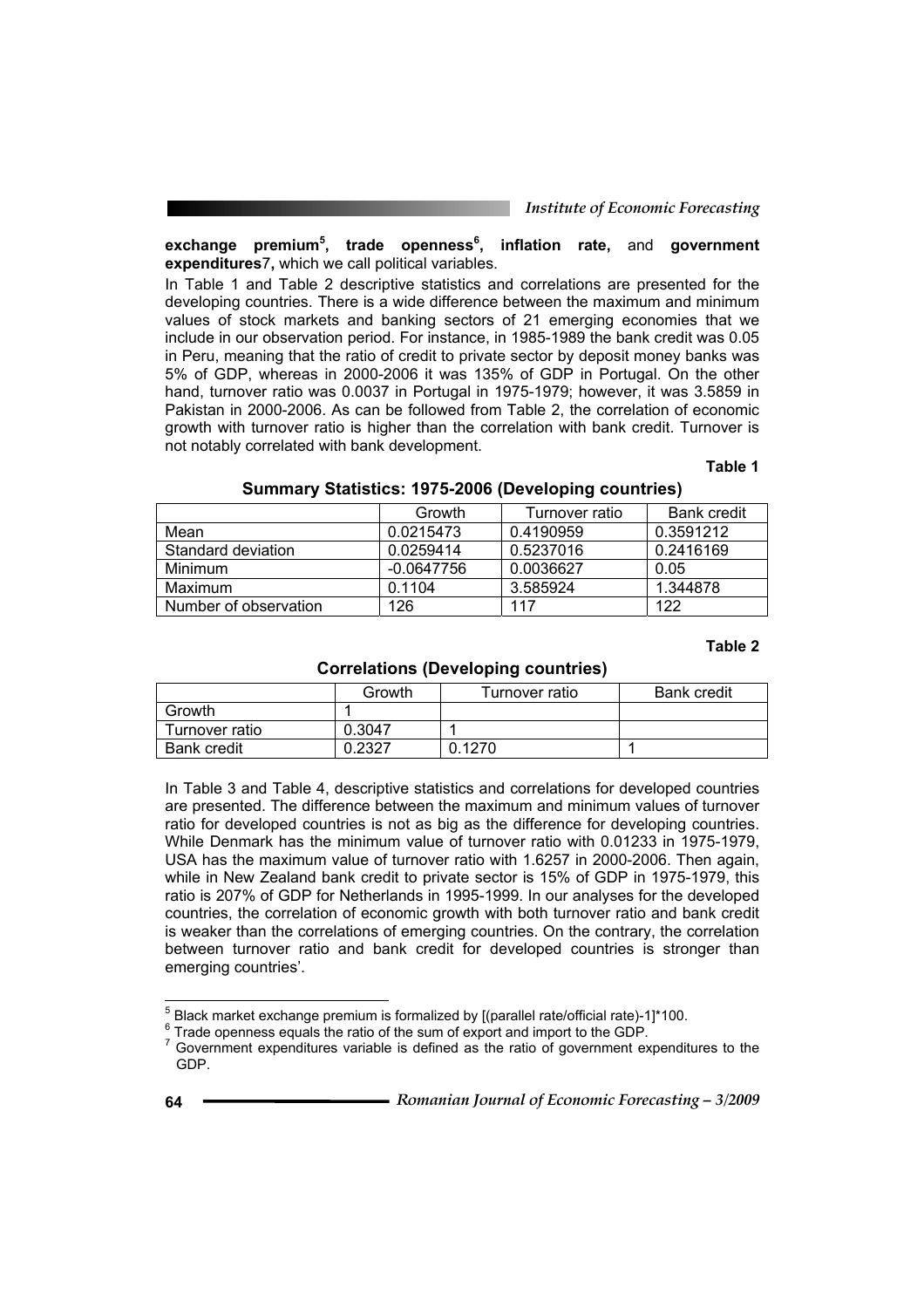#### **Table 3**

#### **Summary Statistics: 1975-2006 (Developed countries)**

|                       | Economic growth | Turnover ratio | <b>Bank credit</b> |
|-----------------------|-----------------|----------------|--------------------|
| Mean                  | 0.0193926       | 0.4640396      | 0.656476           |
| Standard deviation    | 0.0105326       | 0.3303795      | 0.3305055          |
| Minimum               | $-0.019438$     | 0.012331       | 0.152319           |
| Maximum               | 0.042464        | 1.625731       | 2.072126           |
| Number of observation | 96              | 92             | 96                 |

#### **Table 4**

| Değişken           | Economic growth | Turnover ratio | <b>Bank credit</b> |
|--------------------|-----------------|----------------|--------------------|
| Economic growth    |                 |                |                    |
| Turnover ratio     | 0.1146          |                |                    |
| <b>Bank credit</b> | 0.0074          | 0.2529         |                    |

We test the relationship between financial development and economic growth for 21 emerging countries and 16 developed countries (composed of some OECD countries) by using dynamic panel developed by Arellano and Bond (1991). Data are averaged over 5 year periods between 1975-2006. Since the data relevant to variables we used are not complete throughout our observation period, this study is an unbalanced panel. In the regressions, we use the logarithm of real per capita GDP, logarithm of bank credit, logarithm of turnover ratio, logarithm of trade openness and logarithm of government expenditures. Average years of schooling, inflation rate and black market exchange premium are included as logarithm(1+variable) in the regressions.

The data we use in our empirical analyses are from various sources. Data related to real per capita GDP, government expenditures, trade openness and inflation rate are from the World Development Indicators of the World Bank. The required simple averages have been calculated by our own. Turnover ratio and bank credit data are from Beck, Demirgüç-Kunt and Levine (2000)'s updated dataset, average years of schooling data are from Barro and Lee (2000)'s dataset, and finally black market exchange premium data are from several issues of Pick's Currency Yearbook and World Currency Yearbook and from International Financial Statistics (IFS) of International Monetary Fund.

# **6. The Results**

Before presenting the results, we should note an issue. When investigating the relationship between financial development and economic growth for developing/emerging countries and for developed countries separately, we also tried variables other than the ones we use in this study. The reason of diversifying our test by including new variables is, if any positive change in results occurs in the case of adding new variables. Since there are three petroleum exporter countries in our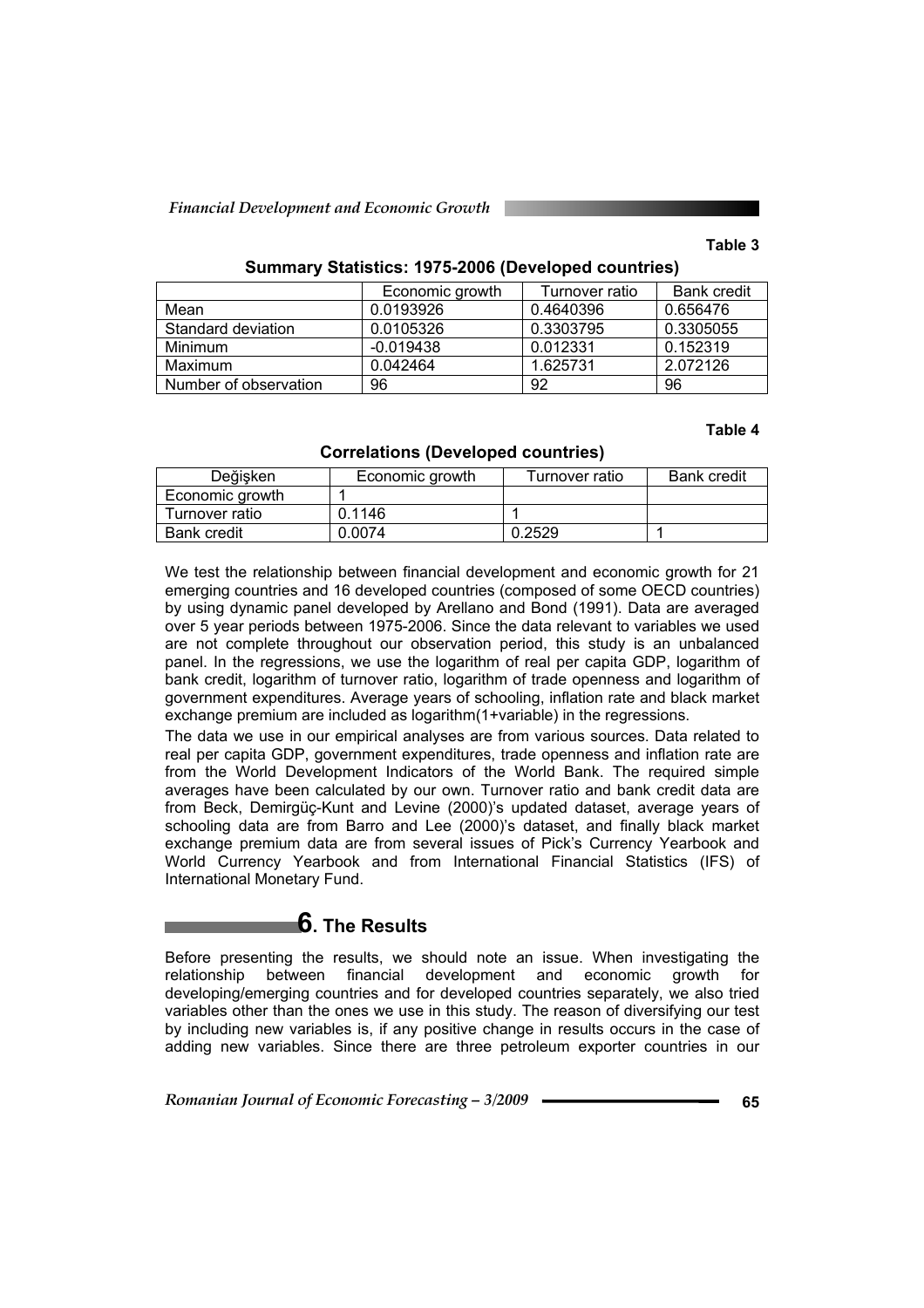emerging countries group - Egypt, Indonesia, Venezuela -, one of the variables we tried during our analysis process was petroleum exporter countries dummy. The test results with this dummy variable show no positive change relative to the previous results. The second variable we tried was the growth rate of USA as a representative for the world conjuncture. However, neither of the regressions that the growth rate of USA is included result in a better outcome. Finally, in order to take into account the gravity of agricultural sector in the economy, we gave place to the share of agricultural sector in GDP in our experimented variables. As in the case of other experimented variables, the results are not as expected either.

Under this title of our study, Arellano-Bond test results for emerging countries and for developed countries are given. Arellano-Bond test results for emerging countries are exhibited in Table 5, the same test results for developed countries are exhibited in Table 6.

Because of the diminishing returns of capital according to Solow neoclassical growth theory, in the countries where the capital stock level is low, the return of capital would be higher. Therefore, from two countries that have the same amount of saving, the country of which the capital stock level is low grows faster than the country of which the capital stock level is high. In other words capital moves to developing countries from developed countries. Thus, evidence indicating a negative relationship between countries' initial real per capita GDP and their growth rate is a sign of convergence between these economies. A negative relationship between these two variables can be interpreted as an evidence of convergence both in income level and in growth rate. According to this hypothesis (absolute convergence hypothesis), the countries of which the income level is low grow initially faster, so that they catch up with high-level income countries. In the long-run, growth rate (steady state growth rate) catches technological advance level and thus the convergence in growth rates occurs.

The results of the analyses belonging to developing countries in Table 5 show that in five of our models where policy variables were separately included and in the  $6<sup>th</sup>$ model where all variables were included and in the  $7<sup>th</sup>$  model there is a negative and significant relationship between initial real per capita GDP and per capita growth (from -0.0835 to -0.0549). As can be followed from Table 6, a negative and significant relationship between the stated variables is valid also for developed countries (from - 0.0095 to -0.0001). In other words, for both our 21 emerging countries and 16 developed countries convergence hold.

The average years of schooling, which is one of the main variables of our regressions, is expected to affect growth positively. Since as the amount of better-educated labor source increase in a country, the ability to absorb and use new technologies, the ability to make innovations improve in this country as Abromovitz (1986) and Lucas'ın (1993) stated. Therefore, education has a significant role in growth.

While in all our regressions relating to developing countries, the sign of the coefficient of average years of schooling is negative, it enters significantly in just first, third, fourth and fifth regressions (from -0.0408 to -0.004). In literature, both in studies investigating the determinants of growth and in studies investigating human capital and growth, negative relationships are found. As this is the case for developing countries, it is different for developed countries. Table 6 shows that the sign of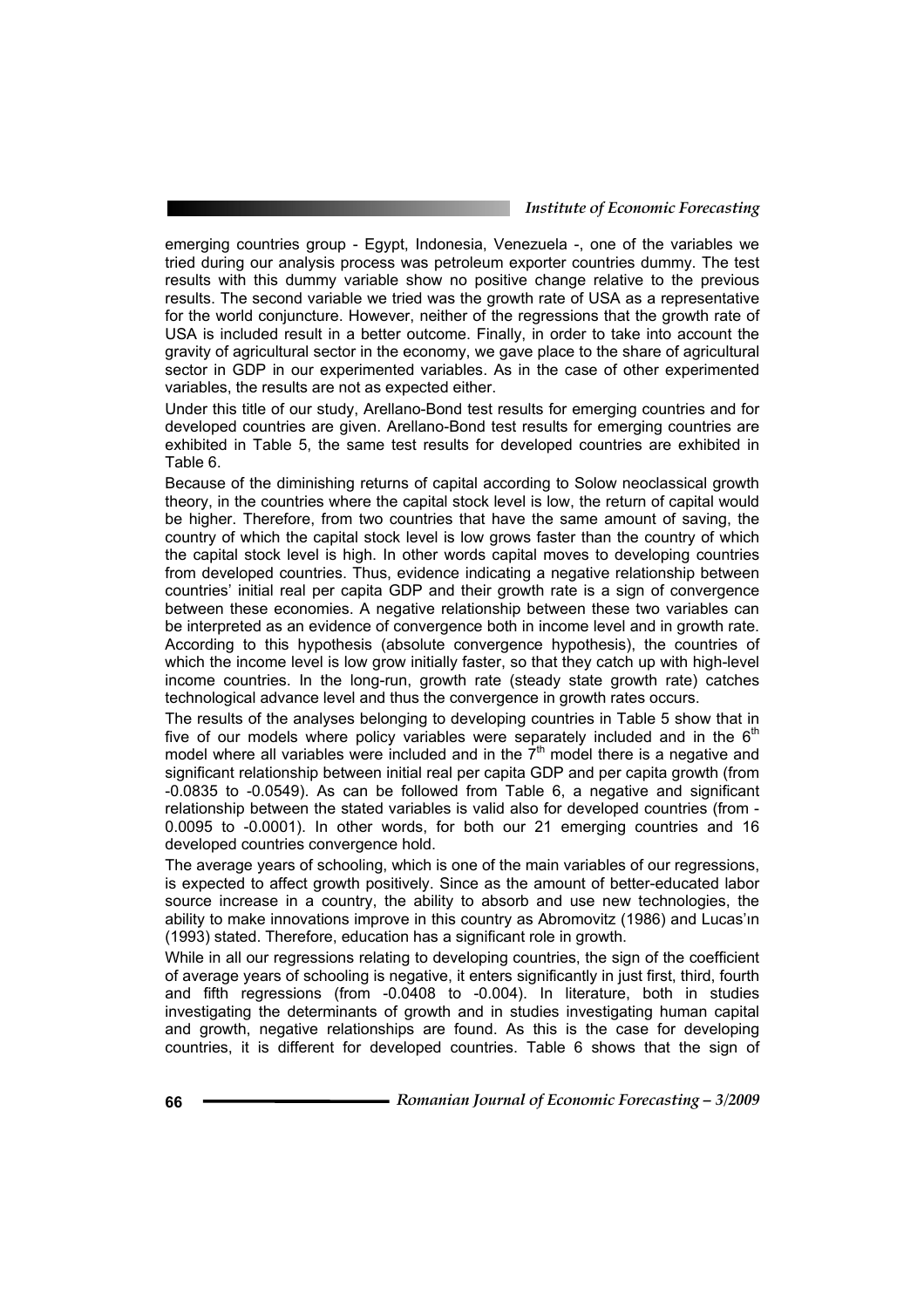average years of schooling is positive in all our regressions; however, it enters significantly in just first four regressions (from 0.0478 to 0.071).

Islam (1995) asserts that one reason for negative sign for human capital coefficient is the paradox between the theoretical human capital variable in production function and human capital variable in regressions. Enrolment ratio is just a partial indicator of human capital investment for example. Similarly, education duration may not represent human capital perfectly. Furthermore, average years of schooling do not account for the disparities in education quality. It might be due to misallocation of resources that diverts human capital from growth-enhancing activities to rent seeking strategies (see Pissarides (2000) for discussion). On the other hand, especially in the developing countries, when human capital is measured by using these indicators, even it seems to be made progress in human capital, the real progress in human capital may not be as high as thought. While all critiques are given though, average year of schooling is used to represent human capital in empirical studies extensively.

Bank credit that is one of our financial variables is expected to have a positive impact on growth, especially for the developing countries. The obtained findings verify our expectations for both developing (from 0.0025 to 0.0242) and developed countries (from 0.0005 to 0.0064). Nevertheless, while bank credit enters significantly in all six regressions (except Model 6 in Table 5) for developing countries, it enters insignificantly in all seven regressions for the developed countries.

Stock turnover ratio, which is used as an indicator of stock market liquidity and thus financial depth, is also expected to have a positive influence on economic growth as bank credit. Being consistent with our expectation, turnover ratio enters significantly with a positive sign in all regressions both in Table 5 (from 0.0038 to 0.0062) and in Table 6 (from 0.0008 to 0.0064).

As can be observed from Table 5 (indicating the findings of analyses for developing countries), coefficients of bank credit are higher than the turnover ratio's. These findings are consistent with the theory. Theory asserts that financial markets develop as economies grow. However, while in the early stages of growth banking sector is the key/dominant sector in financial markets, in the further stages of growth its weight in total reduces by the development of stock markets and other new and complex markets.

Yet, the effect of government consumption on economic growth is controversial in the growth literature, the influence changes according to the kind of the consumption. Barro and Sala-i Martin (1995) state that whereas productive investments (like education and infrastructure investments) support growth, unproductive investments impede it. Furthermore, crowding-out effect strengthens the probability of the sign of government expenditure to be negative.

Including the initial real per capita GDP, average years of schooling, bank credits and turnover ratio and controlling for government consumption in the second regression of both tables, the results indicate a significant and positive sign. Likewise, the results of the sixth and seventh regressions show that the coefficients of government consumption enter regressions significantly with a positive sign. These findings are parallel with the findings of the near past studies (see Barro, 1996; Barro, Sala-i Martin 2004).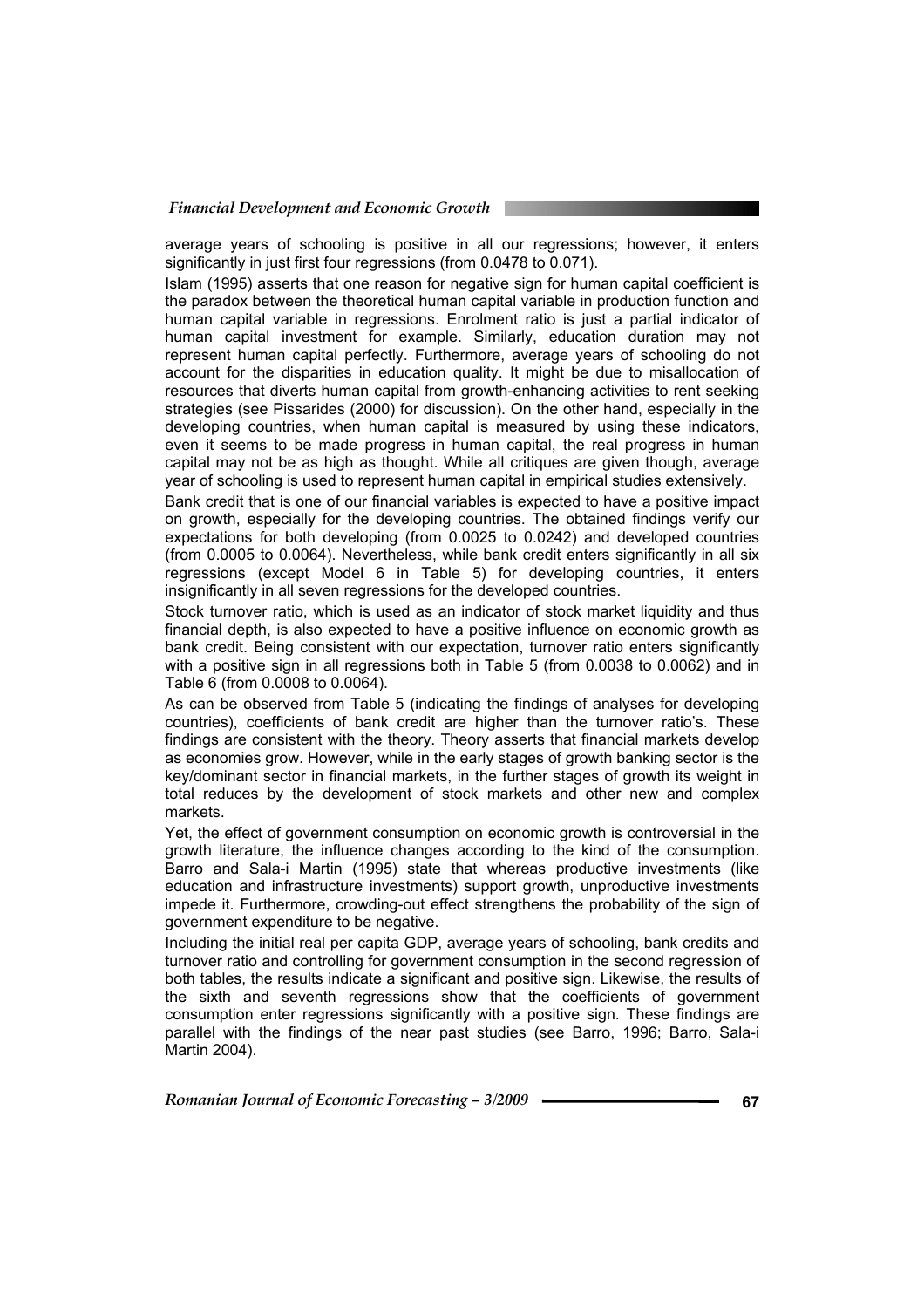Trade openness is asserted in endogenous growth literature to act as a channel in the transmission of knowledge throughout the countries by the ways of importing ecdemic machinery and equipment or new ideas. Specialization and the diffusion of knowledge have a positive effect on growth. Thereof the countries, which have greater trade openness, have a greater economic growth rate<sup>8</sup>. In the empirical and theoretical studies investigating the trade - growth relationship, however, there has not been a consensus on the direction of the relationship.

**Table 5** 

| Independent V.                           | Model 1          | Model 2          | Model 3      |                                      | Model 4 Model 5 | Model 6 Model7 |                  |
|------------------------------------------|------------------|------------------|--------------|--------------------------------------|-----------------|----------------|------------------|
| Growth 1                                 | $-0.1215$        | $-0.1091$        | $-0.1659$    | $-0.1291$                            | $-0.0723$       | $-0.2523$      | $-0.2678$        |
|                                          | (0.010)          | (0.046)          |              | $(0.000)$ $(0.043)$                  | (0.090)         | (0.084)        | (0.012)          |
| Constant                                 | 0.0137           | 0.0052           | 0.0059       | 0.0053                               | 0.0173          | 0.0060         | 0.0145           |
|                                          | (0.000)          | (0.002)          |              | $(0.001)$ $(0.007)$                  | (0.000)         | (0.081)        | (0.028)          |
| Initial per capita GDP*                  | $-0.0765$        | $-0.0681$        |              | $-0.0724$ $-0.0712$                  | $-0.0835$       | $-0.0625$      | $-0.0549$        |
|                                          | (0.000)          | (0.000)          | (0.000)      | (0.000)                              | (0.000)         | (0.000)        | (0.000)          |
| Average Years of Schooling**             | $-0.0408$        | $-0.0073$        | $-0.0279$    | $-0.0297$                            | $-0.0218$       | $-0.0104$      | $-0.0040$        |
|                                          | (0.000)          | (0.575)          | (0.026)      | (0.044)                              | (0.035)         | (0.554)        | (0.838)          |
| <b>Bank Credit®</b>                      | $0.0195^{\circ}$ | $0.0146^{b}$     | $0.0179^{b}$ | $0.0242^{\circ}$                     | 0.0138          | 0.0025         | $0.0182^{\circ}$ |
|                                          | (0.001)          | (0.008)          |              | $(0.005)$ $(0.000)$                  | (0.039)         | (0.743)        | (0.001)          |
| Turnover Ratio*                          | $0.0049^{\circ}$ | $0.0044^{\circ}$ |              | $0.0043^{\circ}$ 0.0062 <sup>b</sup> | $0.0038^{a}$    | 0.0043         | $0.0049^{\circ}$ |
|                                          | (0.001)          | (0.010)          |              | $(0.008)$ $(0.000)$                  | (0.015)         | (0.029)        | (0.006)          |
| Government Consumption*                  |                  | 0.0416           |              |                                      |                 | 0.0485         | 0.0383           |
|                                          |                  | (0.000)          |              |                                      |                 | (0.000)        | (0.000)          |
| Trade Openness <sup>*</sup>              |                  |                  | 0.0184       |                                      |                 | 0.0114         | 0.0127           |
|                                          |                  |                  | (0.001)      |                                      |                 | (0.102)        | (0.024)          |
| Inflation Rate**                         |                  |                  |              | $-0.0156$                            |                 | $-0.0292$      | $-0.0218$        |
|                                          |                  |                  |              | (0.083)                              |                 | (0.009)        | (0.033)          |
| <b>Black Market Premium**</b>            |                  |                  |              |                                      | $-0.0001$       | $-0.0010$      |                  |
|                                          |                  |                  |              |                                      | (0.934)         | (0.770)        |                  |
| Time dummy variable                      |                  |                  | 0.0058       |                                      |                 |                |                  |
| (1985-1989)                              |                  |                  | (0.088)      |                                      |                 |                |                  |
| Time dummy variable                      | 0.0078           | 0.0075           | 0.0071       | 0.0080                               | $-0.0082$       |                | 0.0094           |
| (1990-1994)                              | (0.014)          | (0.002)          | (0.018)      | (0.020)                              | (0.040)         |                | (0.006)          |
| Time dummy variable                      |                  |                  |              |                                      | $-0.0261$       |                |                  |
| (1995-1999)                              |                  |                  |              |                                      | (0.001)         |                |                  |
| Sargan Test***                           | 0.7358           | 0.8935           | 0.7005       | 0.8010                               | 0.8486          | 0.9732         | 0.8549           |
| (p value)                                |                  |                  |              |                                      |                 |                |                  |
| 1 <sup>st</sup> Order Serial Correlation | 0.0900           | 0.0931           | 0.0674       | 0.0721                               | 0.0348          | 0.0557         | 0.0203           |
| Test (p value)                           |                  |                  |              |                                      |                 |                |                  |
| 2 <sup>nd</sup> Order Serial Correlation | 0.9629           | 0.7352           | 0.8705       | 0.9545                               | 0.1767          | 0.4431         | 0.4852           |
| Test**** (p value)                       |                  |                  |              |                                      |                 |                |                  |
| <b>Wald Test</b>                         | 459.75           | 1220.16          | 331.74       | 271.04                               | 750.14          | 784.57         | 489.44           |
| Countries                                | 21               | 21               | 21           | 21                                   | 21              | 21             | 21               |
| Observations                             | 83               | 83               | 83           | 83                                   | 76              | 76             | 83               |

### **GMM Difference Estimator (Developing Countries)†**<sup>⊥</sup>

<sup>&</sup>lt;sup>8</sup> See Grossman and Helpman (1991a, 1991b, 1995) and Edwards (1993) for a detailed survey.

 $\uparrow$  P-values are given in parentheses.

The dependent variable in all regressions is real per capita GDP growth.

<sup>∗</sup> This variable is included as log(variable) in the regression.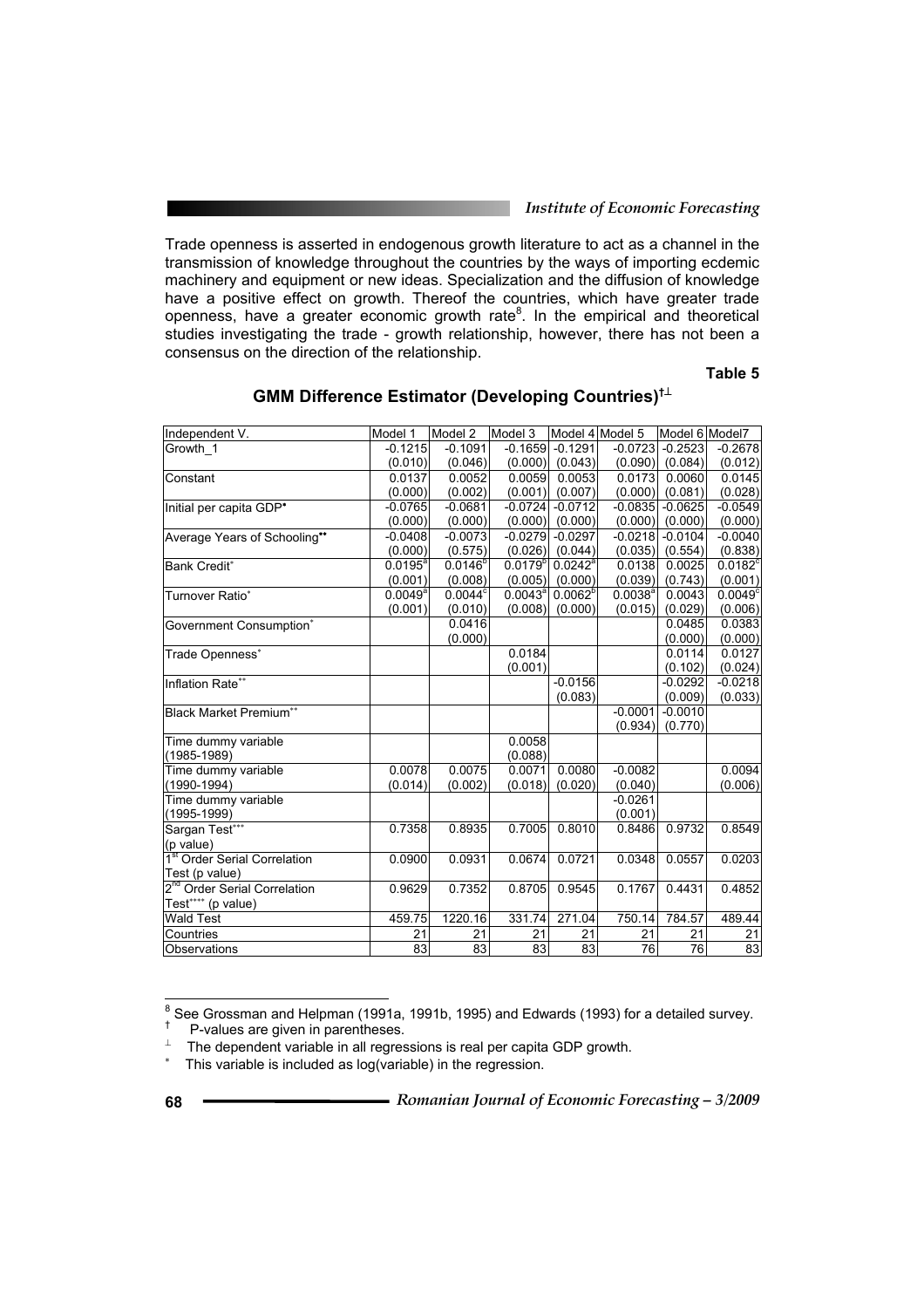#### **Table 6**

| Independent V.                               | Model 1          | Model 2          | Model 3         | Model 4 Model 5  |           | Model 6 Model7      |                          |
|----------------------------------------------|------------------|------------------|-----------------|------------------|-----------|---------------------|--------------------------|
| Growth 1                                     | $-0.0744$        | $-0.1769$        | $-0.0774$       | $-0.0304$        | $-0.2649$ | $-0.2495$           | $-0.2397$                |
|                                              | (0.054)          | (0.000)          | (0.060)         | (0.098)          |           | $(0.005)$ $(0.000)$ | (0.000)                  |
| Constant                                     | 0.0076           | 0.0045           | 0.0072          | 0.0064           |           | 0.0077 0.00003      | 0.0041                   |
|                                              | (0.000)          | (0.001)          | (0.000)         | (0.000)          | (0.026)   | (0.094)             | (0.061)                  |
| Initial per capita GDP*                      | $-0.0001$        | $-0.0043$        | $-0.0085$       | $-0.007$         | $-0.0030$ | $-0.0055$           | $-0.0095$                |
|                                              | (0.000)          | (0.000)          | (0.000)         | (0.000)          | (0.000)   | (0.026)             | (0.038)                  |
| Average Years of Schooling**                 | 0.0589           | 0.0710           | 0.0551          | 0.0573           | 0.0478    | 0.0486              | 0.0521                   |
|                                              | (0.002)          | (0.002)          | (0.007)         | (0.009)          | (0.131)   | (0.233)             | (0.165)                  |
| <b>Bank Credit*</b>                          | 0.0037           | 0.0005           | 0.0035          | 0.0036           | 0.0041    | 0.0064              | 0.0057                   |
|                                              | (0.193)          | (0.865)          | (0.225)         | (0.264)          | (0.466)   | (0.161)             | (0.190)                  |
| Turnover Ratio*                              | $0.0024^{\circ}$ | $0.0064^{\circ}$ | $0.0021^{b}$    | $0.0016^{\circ}$ | 0.0008    | 0.0041              | $0.0037^{\circ}$         |
|                                              | (0.075)          | (0.000)          | (0.027)         | (0.096)          | (0.051)   | (0.125)             | (0.045)                  |
| Government Consumption*                      |                  | 0.0670           |                 |                  |           | 0.0886              | 0.0787                   |
|                                              |                  | (0.000)          |                 |                  |           | (0.001)             | (0.000)                  |
| Trade Openness <sup>*</sup>                  |                  |                  | 0.0093          |                  |           | 0.0119              |                          |
|                                              |                  |                  | (0.178)         |                  |           | (0.389)             |                          |
| Inflation Rate**                             |                  |                  |                 | $-0.0731$        |           | $-0.1449$           | $-0.1406$                |
|                                              |                  |                  |                 | (0.002)          |           | (0.015)             | (0.017)                  |
| <b>Black Market Premium**</b>                |                  |                  |                 |                  | $-0.0047$ | $-0.0048$           | $-0.0054$                |
|                                              |                  |                  |                 |                  | (0.997)   | (0.002)             | (0.000)                  |
| Time dummy variable                          | $-0.0229$        | $-0.0160$        |                 |                  | $-0.0259$ |                     |                          |
| $(1990-1994)$                                | (0.000)          | (0.000)          |                 |                  | (0.000)   |                     |                          |
| Time dummy variable                          | $-0.0215$        | $-0.0140$        | $-0.0031$       |                  | $-0.0292$ |                     | $-0.0355$                |
| $(1995 - 1999)$                              | (0.000)          | (0.008)          | (0.001)         |                  | (0.001)   |                     | (0.000)                  |
| Time dummy variable                          | $-0.0350$        | $-0.0238$        |                 |                  | $-0.0473$ |                     | $-0.0582$                |
| $(2000 - 2006)$                              | (0.000)          | (0.001)          |                 |                  | (0.000)   |                     | (0.000)                  |
| Sargan Test***                               | 0.7296           | 0.7514           | 0.7035          | 0.7200           | 0.4244    | 0.3733              | 0.3826                   |
| (p-value)                                    |                  |                  |                 |                  |           |                     |                          |
| <b>Serial Correlation</b>                    | 0.0716           | 0.0968           | 0.0762          | 0.0624           | 0.0772    | 0.1604              | 0.0404                   |
| Test of 1 <sup>st</sup> Order (p-value)      |                  |                  |                 |                  |           |                     |                          |
| Serial Correlation                           | 0.2744           | 0.1315           | 0.2150          | 0.3951           | 0.5575    | 0.6975              | 0.8352                   |
| Test of 2 <sup>nd</sup> Order **** (p-value) |                  |                  |                 |                  |           |                     |                          |
| <b>Wald Test</b>                             |                  | 3916.06 31642.57 |                 | 3239.59 7883.76  |           |                     | 3027.67 8156.84 17921.67 |
| Countries                                    | 16               | 16               | 16              | 16               | 16        | 16                  | 16                       |
| Observations                                 | $\overline{75}$  | 75               | $\overline{75}$ | $\overline{75}$  | 55        | 53                  | 53                       |

### **GMM Difference Estimator (Developed Countries) †**<sup>⊥</sup>

∗∗ This variable is included as log(1+variable) in the regression.

∗∗∗ The null hypothesis is that the instruments used are not correlated with the residuals.

∗∗∗∗The null hypothesis is that the errors in the first-difference regression exhibit no second-order serial correlation.

a, b, c show the significance at the %1, %5, and %10 level in the first stage regression. †

P-values are given in parentheses.

-

 $\perp$  The dependent variable in all regressions is real per capita GDP growth.

- ∗ This variable is included as log(variable) in the regression.
- ∗∗ This variable is included as log(1+variable) in the regression.

∗∗∗ The null hypothesis is that the instruments used are not correlated with the residuals.

*Romanian Journal of Economic Forecasting – 3/2009* **– <del>• • • • • • • • • • • • • • 69 69**</del>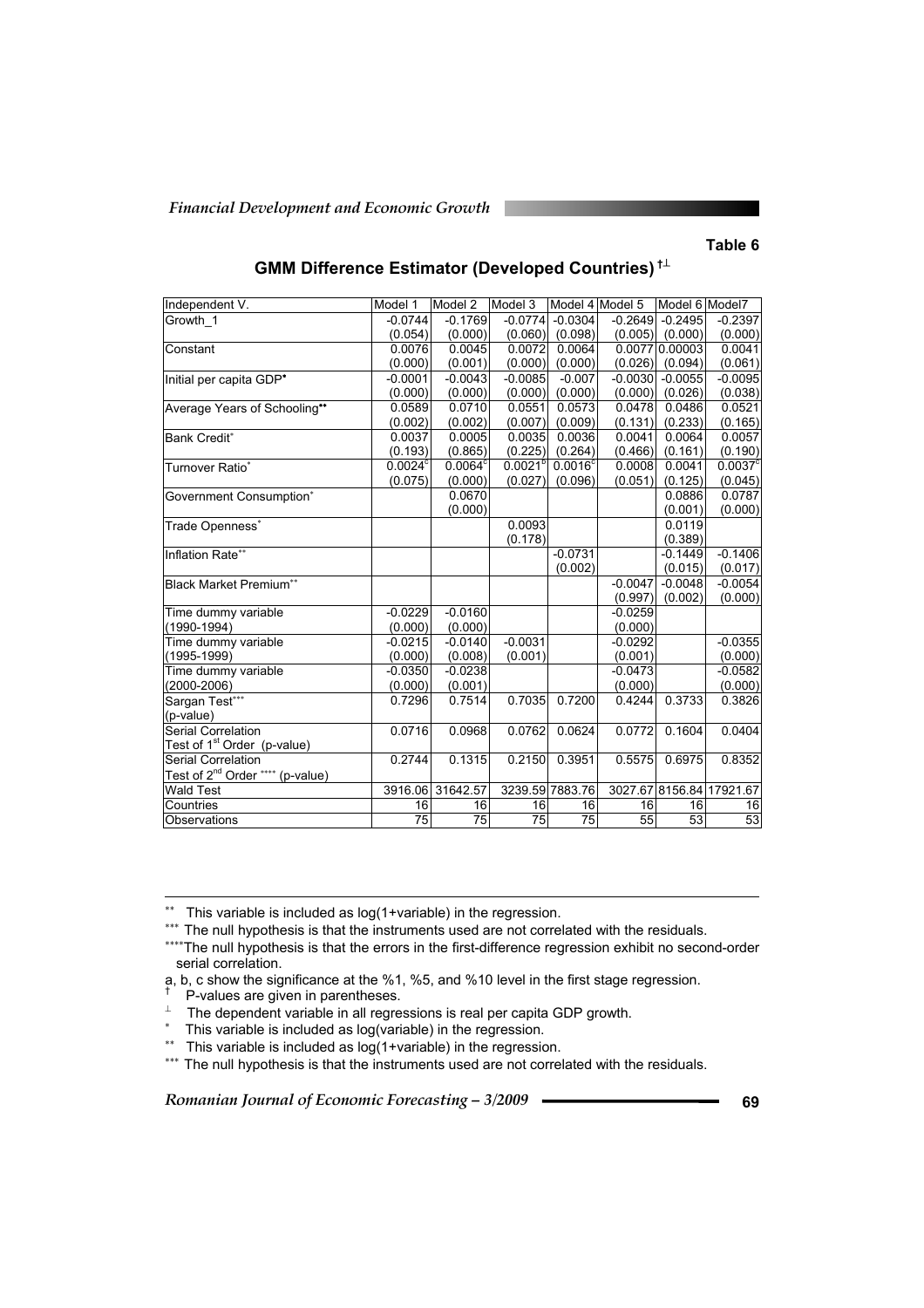Besides the studies stating that trade openness affects economic growth positively $9$ , there have been studies asserting an opposite relationship<sup>10</sup>. Nevertheless, the great majority of the studies affirm a positive relationship between these two variables. Thereof, we expect sign of the coefficient of trade openness to be positive.

As can be observed from Table 5 and Table 6 the coefficient of trade openness in the relevant regressions, which is one of our political variables, is positive in parallel with our expectations. However, it enters significantly only in the 3<sup>rd</sup> and 7<sup>th</sup> regressions of Table 5.

From the regressions (3<sup>rd</sup>, 6<sup>th</sup> and 7<sup>th</sup> regressions of both Table 5 and Table 6) in which inflation is included besides real per capita GDP, average years of schooling, bank credit and turnover ratio, we can observe that inflation enters significantly in the relevant regression with negative signs.

Black market exchange premium reflects the biases that occur in exchange rate, price and foreign trade collectively (Easterly, 1994; Levine, Zervos, 1998). Hence, it can be useful in assessing the independent relationship between the growth indicators and development measures. Because an increase in the value of black market premium is assessed as deterioration in stability of exchange markets and thus in prices and in foreign trade, the sign of the cited variable's coefficient is expected to be negative.

The last political variable we use in our empirical testing is black market exchange premium. Table 5 and Table 6 shows that the sign of the cited variable's coefficient is negative in all regressions which black market premium is included in as expected. However, it enters significantly to only the  $6<sup>th</sup>$  and the  $7<sup>th</sup>$  regressions of Table 6.

# **7. Conclusion**

Our test results indicate a positive impact of financial development on economic growth especially for the developing countries. Stock market development and bank development jointly enter the entire difference panel regressions of both developed and developing economies significantly. The independent impact of stock market development and bank development on economic development does not produce the similar results however. While across different control variables both stock markets and banks enter the growth regressions significantly for developing countries, only stock markets enter the growth regressions significantly for developed countries by using the two-step difference estimator. We can interpret these results relating to developed and developing economies as supporting the studies asserting that as the economies grow, the weight of the banking sector in financial markets reduces that might result in an ambiguous effect.

<sup>\*\*\*\*</sup>The null hypothesis is that the errors in the first-difference regression exhibit no second-order serial correlation.

a, b, c show the significance at the %1, %5, and %10 level in the first stage regression.<br><sup>9</sup> See Dolar and Kraay (2004), Lee et all. (2004) and Edwards (1993) for a detailed survey.

<sup>10</sup> See Rodriguez and Rodrik (2000) for a detailed survey.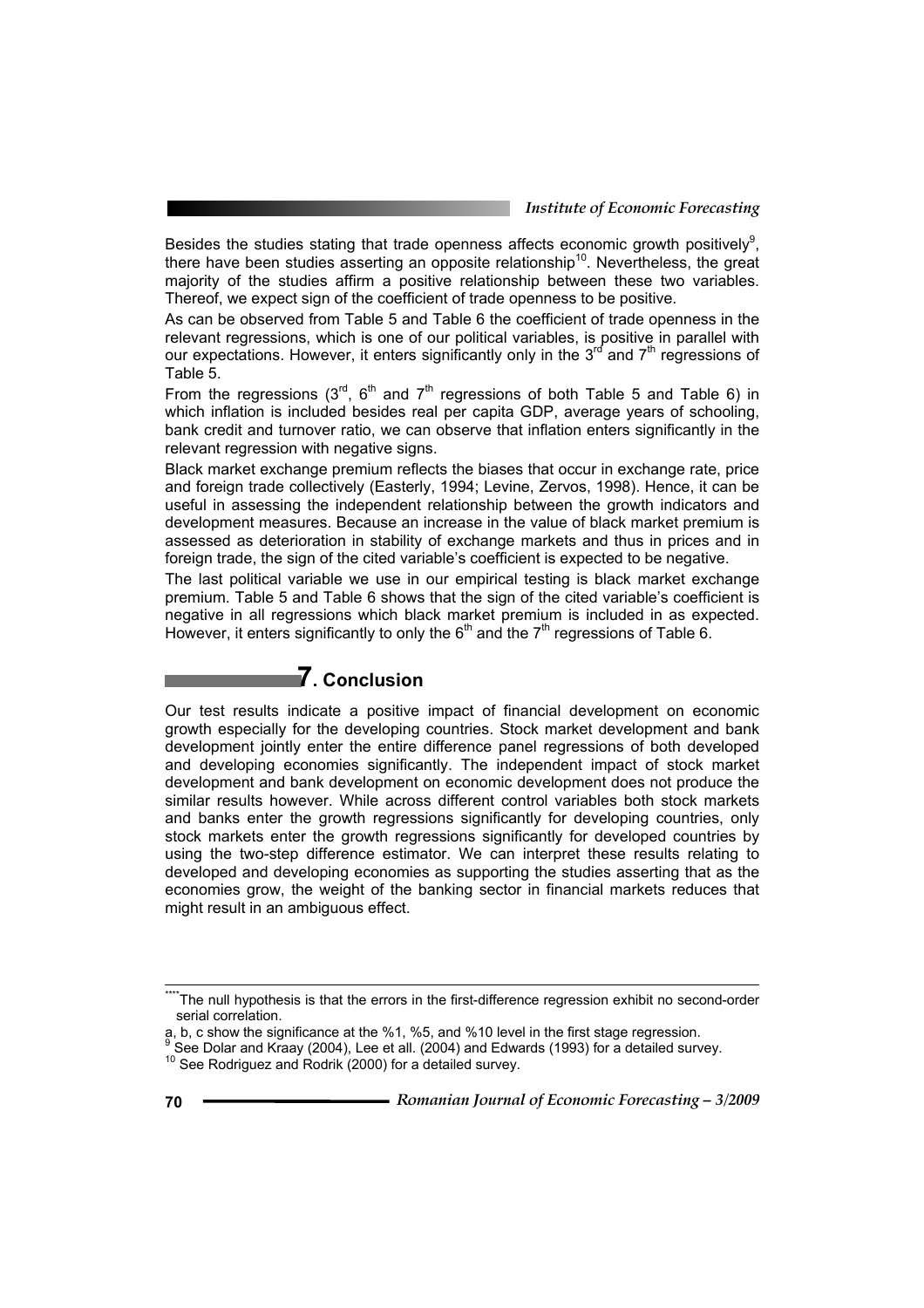# **References**

- Abramovitz, M. (1986), "Catching Up, Forging Ahead and Falling Behind". *Journal of Economic History*, 46(2): 385-406.
- Ang, James. B., Warwick J. McKibbin. (2007), "Financial Liberalization, Financial Sector Development and Growth: Evidence From Malaysia". *Journal of Development Economics*, 84(1): 215-233.
- Arellano, M., Stephen Bond, (1991), "Some Tests of Specification for Panel Data: Monte Carlo Evidence and an Application to Employment Equations". *Review of Economic Studies*, 58: 277-297.
- Arestis, Philip, Panicos O. Demetriades, Kul B. Luintel, (2001), "Financial Development and Economic Growth: The Role of Stock Markets", *Journal of Money, Credit and Banking*, 33(1): 16-41.
- Atje, Raymond, Boyan Jovanovic, (1993), "Stock Markets and Development". *European Economic Review*, 37: 632-640.
- Barro, Robert, (1996), Determinants of Economic Growth: A Cross-Country Empirical Study, *NBER Working Paper:* 5698. Cambridge: National Bureau of Economic Research.
- Barro, Robert, Jong-Wha Lee, (2000), International Data on Educational Attainment: Updates and Implications, Center for International Development. *CID Working Paper*: 42.
- Barro, Robert, Xavier Salai-Martin, (2004), *Economic Growth.* 2<sup>nd</sup>. ed. London: The Massachusetts Institute of Technology Press.
- Beck, Thorsten, Aslı Demirgüç-Kunt, Ross Levine, (2000), "A New Database on Financial Development and Structure". *World Bank Economic Review*  14, WPS2146: 597-605.
- Beck, Thorsten, Ross Levine, (2001), Stock Markets, Banks and Growth: Correlation or Causality. *Wordbank Policy Research Working Paper:* 2670.
- Beck, Thorsten, Ross Levine, (2004), "Stock Markets, Banks and Growth: Panel Evidence", *Journal of Banking and Finance*, 28(3): 423-442.
- Bencivenga, Valerie R., Bruce D. Smith, Ross M. Starr, (1995), "Transaction Costs, Technological Choice and Endogenous Growth", *Journal of Economic Theory*, 67(1): 153-177.
- Bencivenga, Valerie R., Bruce D. Smith, (1991), "Financial Intermediation and Endogenous Growth". *The Review of Economic Studies***,** 58(2): 195- 209.
- Blundell, Richard, Stephen Bond, (1998), "Initial Conditions and Moment Restrictions in Dynamic Panel Data Models". *Journal of Econometrics*, 87:115-43.
- Coe, David T, Elhanan Helpman, Alexander W. Hoffmaister, (1997), "North-South R&D Spillovers". *The Economic Journal,* 107(440): 134-149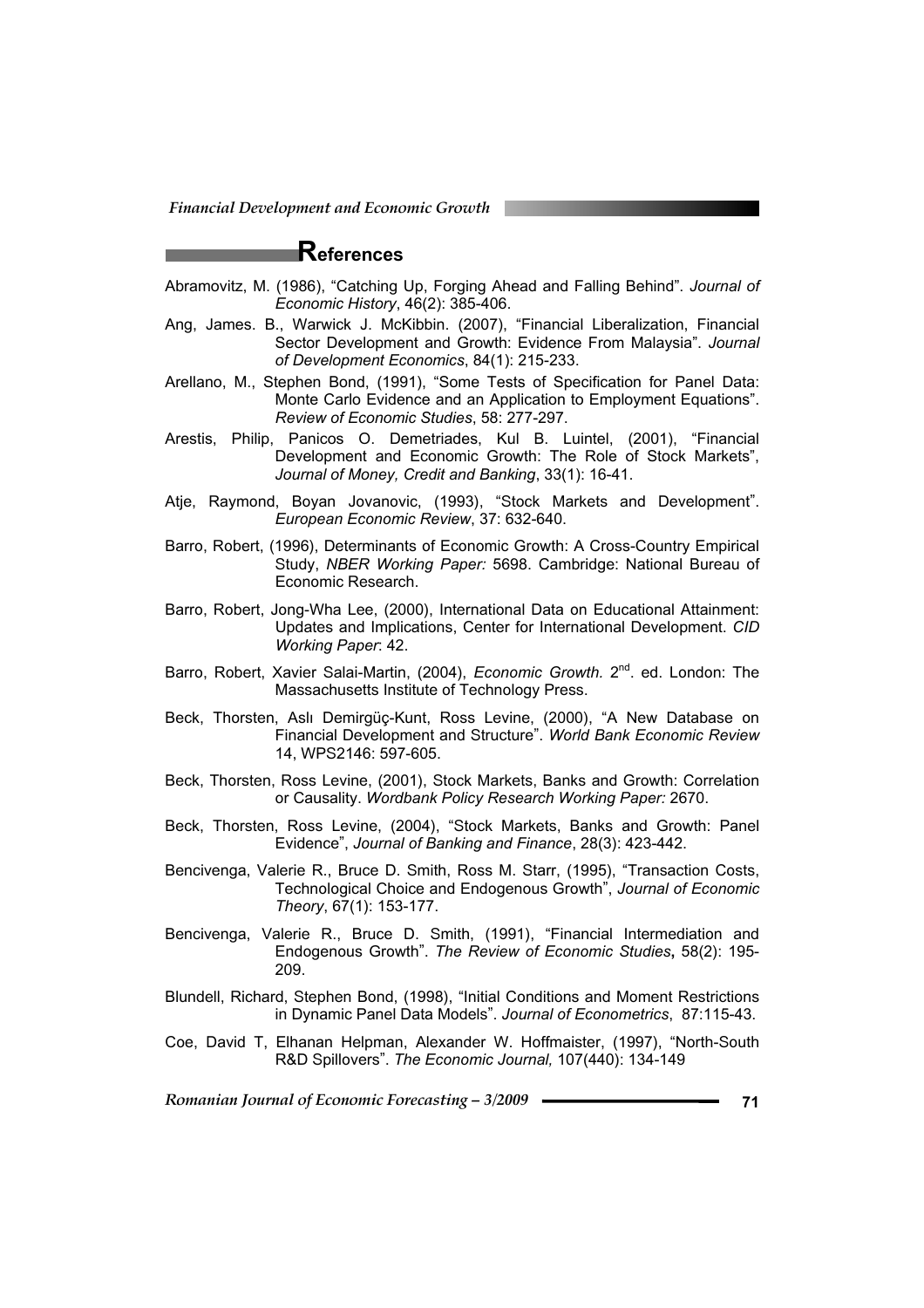- De Gregorio, Jose, (1993), Savings, Growth and Capital Market Imperfections: the Case of Borrowing Constraints. *The International Monetary Fund Working Papers*: 93/31. Washington, DC.
- Easterly, William, (1994), "Economic Stagnation, Fixed Factors and Policy Thresholds". *Journal of Monetary Economics*, 33(3): 525–557.
- Edwards, Sebastian. 1993. Opennes, "Trade Liberalization and Growth in Developing Countries". *Journal of Economic Literature.* v. 31. i. 3: 1358–1393.
- Estrella, Arturo, (2001), Financial Innovation and the Monetary Transmission Mechanism. *Focus on Austria*. Oesterreichische Nationalbank.
- Greenwood, Jeremy, Boyan Jovanovic, (1990), "Financial Development, Growth and the Distribution of Income". *Journal of Political Economy,* 98(5): 1076- 1107.
- Greenwood, Jeremy, Bruce D. Smith, (1997), "Financial Markets in Development and the Development of Financial Markets". *Journal of Economic Dynamics and Control,* 21(1): 145-181.
- Grossman, Gene M., Elhanan Helpman, (1991a), *Innovation and Growth in the Global Economy*. Cambridge MA: MIT Press.
- Grossman, Gene M., Elhanan Helpman, (1991b), "Trade, Knowledge Spillovers and Growth". *European Economic Review*, 35(2-3): 517-526.
- Grossman, Gene M., Elhanan Helpman, (1995), *Technology and Trade. Handbook of International Economics*. v. 3. Amsterdam.
- International Monetary Fund. *International Financial Statistics*. http://www.imf.org/external/data.htm [05.09.2008].
- Islam, Nazrul, (1995), "Growth Empirics: A Panel Data Approach". *Quarterly Journal of Economics,* 110(4): 1127-70.
- King, Robert G, Ross Levine, (1993), "Finance and Growth: Schumpeter Might Be Right". *Quarterly Journal of Economics,* 108(3): 717-738.
- Levine, Ross, Sara Zervos, (1998), "Stock Markets, Banks and Economic Growth". *American Economic Review,* 88(3): 537-558.
- Levine, Ross, (1991), "Stock Markets, Growth and Tax Policy". *The Journal of Finance,* 46(4): 1445-1465.
- Levine, Ross, (1992), Financial Structures and Economic Development. *The World Bank Policy Research Working Papers:* 849. Washington, DC.
- Lucas, R. E. Jr. (1993), "Making a Miracle". *Econometrica.* 61(2): 251–272.
- Pick, Franz. "Various Issues". *Pick's Currency Yearbook*. New York: Pick Publishing Corporation.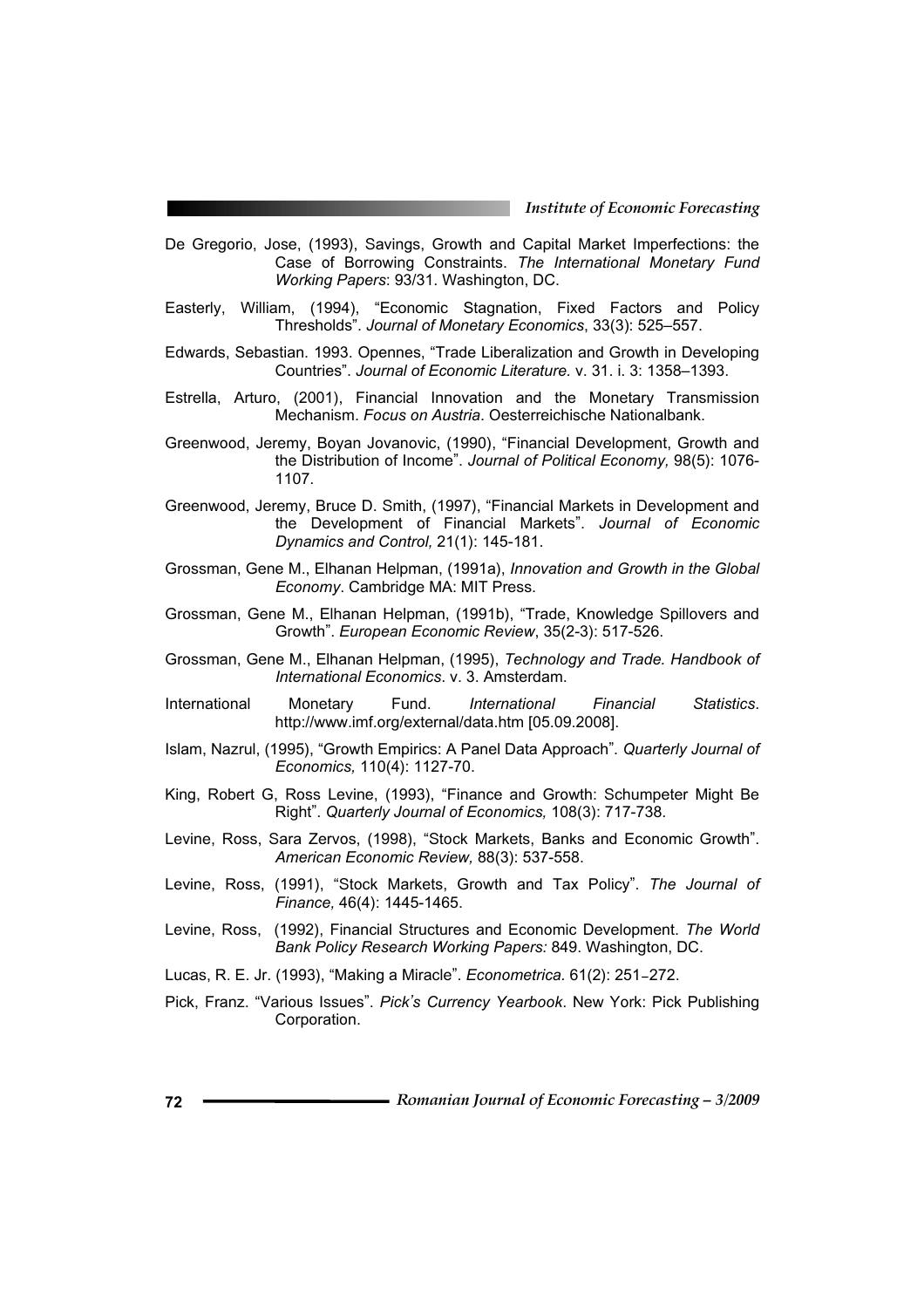- Pick, Franz. "Various Issues". *World Currency Yearbook*. New York: International Currency Analysis Inc.
- Pissarides, C. A. (2000), Human Capital and Growth: A Synthesis Report. *OECD Development Centre Technical Paper:* 168.
- Prasad, Eswar, Kenneth Rogoff, Shang-Jin Wei, Ayhan Köse, (2003), Effects of Financial Globalization on Developing Countries: Some Empirical Evidence*. IMF Occasional Paper:* 220.
- Rodriguez, Francisco; Dani Rodrik, (2000), Trade Policy and Economic Growth: A Skeptic's Guide to the Cross-National Evidence**.** *NBER Macroeconomics Annual,* 15: 261-325.
- Rousseau, Peter L., Paul Wachtel, (2000), "Equity Markets and Growth: Cross-Country Evidence on Timing and Outcomes, 1980-1995". *Journal of Banking and Finance*, 24(12): 1933-1957.
- Rousseau, Peter L., Paul Wachtel, (2001), Inflation, Financial Development and Growth. *Economic Theory, Dynamics and Markets: Essays in Honor of Ryuzo Sato*. Deventer: Kluwer.
- Rousseau, Peter L., Paul Wachtel, (2005), Economic Growth and Financial Depth: Is the Relationship Extinct Already?. *UNU-WIDER Discussion Paper*: 2005/10.
- Saint-Paul, G. (1992), "Technological Choice, Financial Markets and Economic Development". *European Economic Review***,** 36(4): 763-781.

The World Bank. World Development Indicators. www.worldbank.com [07.09.2008]